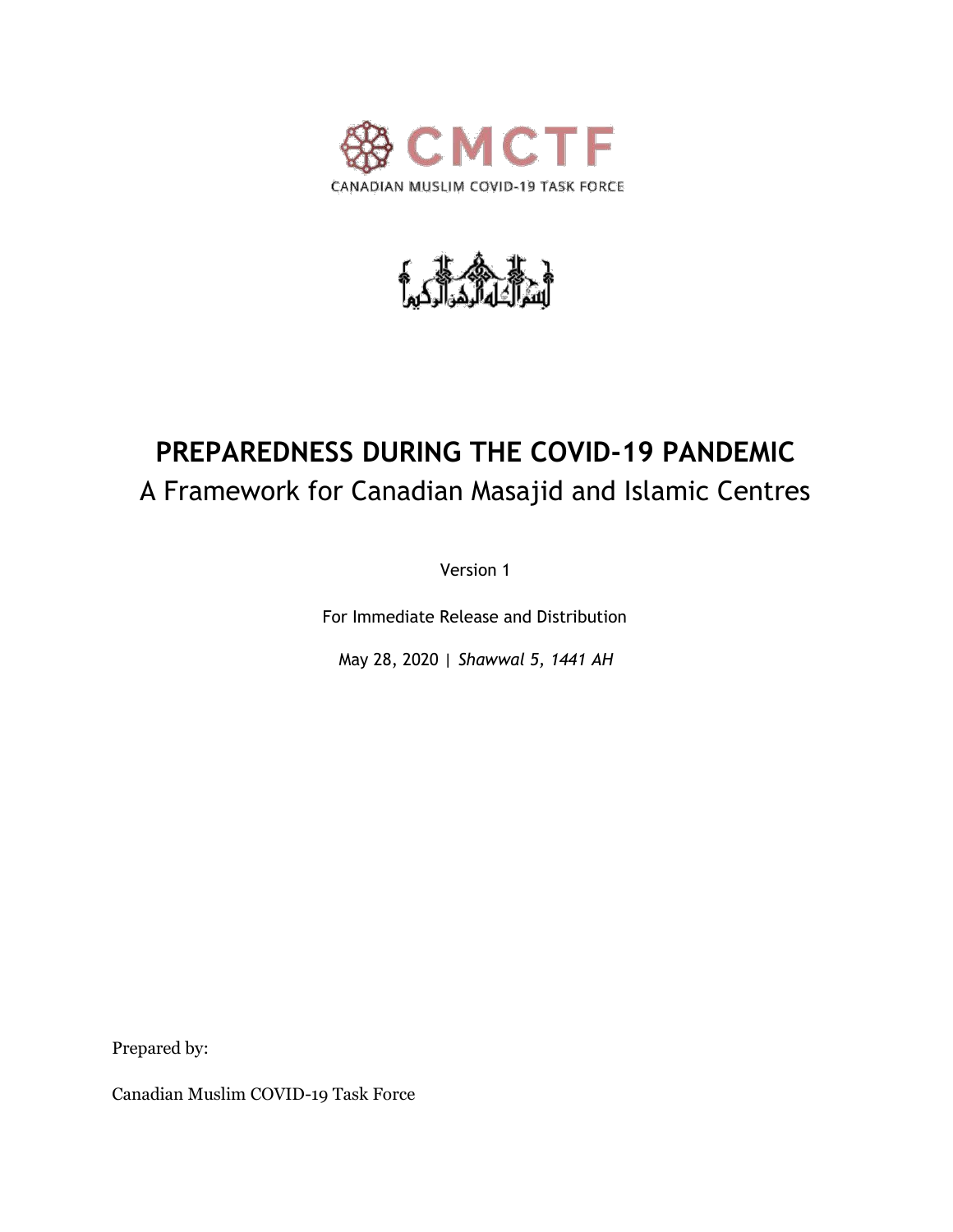# **TABLE OF CONTENTS**

[SUPPORT NEEDED FROM PROVINCIAL](#page-2-0)

#### [GOVERNMENTS](#page-2-0) [PREAMBLE](#page-3-0)

[RECOMMENDATIONS FOR MASAJID, ISLAMIC CENTRES &](#page-5-0)

[MUSALLAHS Preparing the Masjid or Centre](#page-5-0)

[Facility Infection Control Practices](#page-5-0)

[Prayers and Centre Activities](#page-7-0)

[Staff, Employees and Volunteers](#page-8-0)

[Community Members](#page-8-0)

#### [DETAILED CONSIDERATIONS AND RATIONALE](#page-10-0)

[The Islamic Perspective](#page-10-0)

[What We Know About COVID-19 So Far](#page-10-0)

[Controlling the Spread of COVID-19](#page-12-0)

[Public Health Perspectives](#page-14-0)

[Risks to the Muslim Community](#page-15-0)

[Considerations for Resuming Religious Gatherings](#page-15-0)

[CONSIDERATIONS FOR EXTENDED PRIVATE OR HOME-BASED RELIGIOUS GATHERING](#page-18-0)

[MASJID PREPAREDNESS CHECKLIST](#page-20-0)

[PREPAREDNESS PLANNING TEMPLATE](#page-22-0)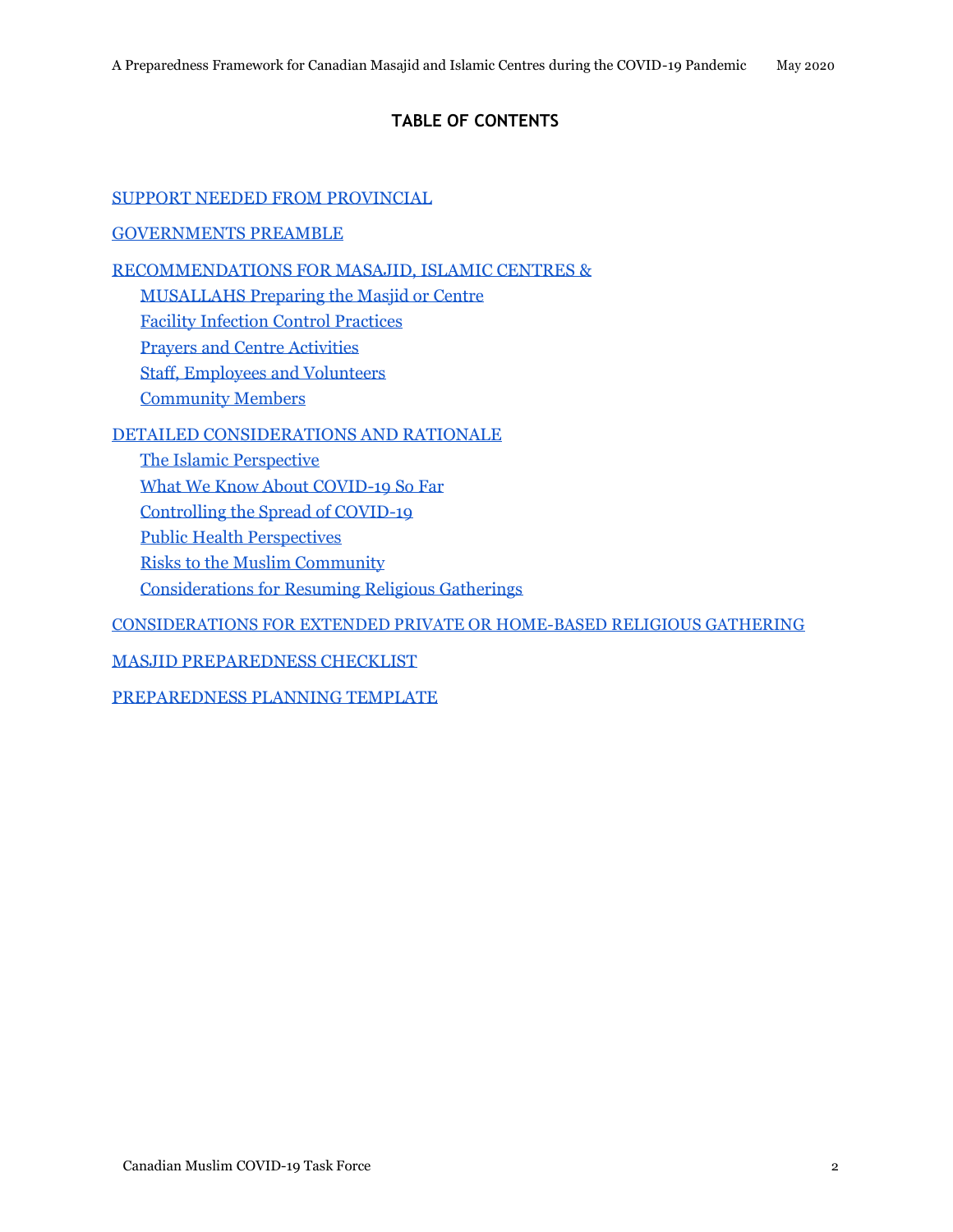#### **SUPPORT NEEDED FROM PROVINCIAL GOVERNMENTS**

<span id="page-2-0"></span>Guidelines, training, resources and funding for:

- 1. Helping facilities assess and improve their spaces from an infection control perspective
- 2. Infection control interventions such as the installation of hand sanitizers, supplying masks to congregants (if they don't have their own), approved list of disinfectants for different surfaces e.g. tiles, carpets etc.
- 3. A hotline or contact details for who Masajid and Islamic centres can contact if they have specific questions pertaining to infection control practices.

Finally, if only general guidelines for houses of worship will be released by the government, we ask that they recommend the public follow them **along with**more specific guidelines and recommendations (such as outlined in this document) that are released by individual faith group task forces.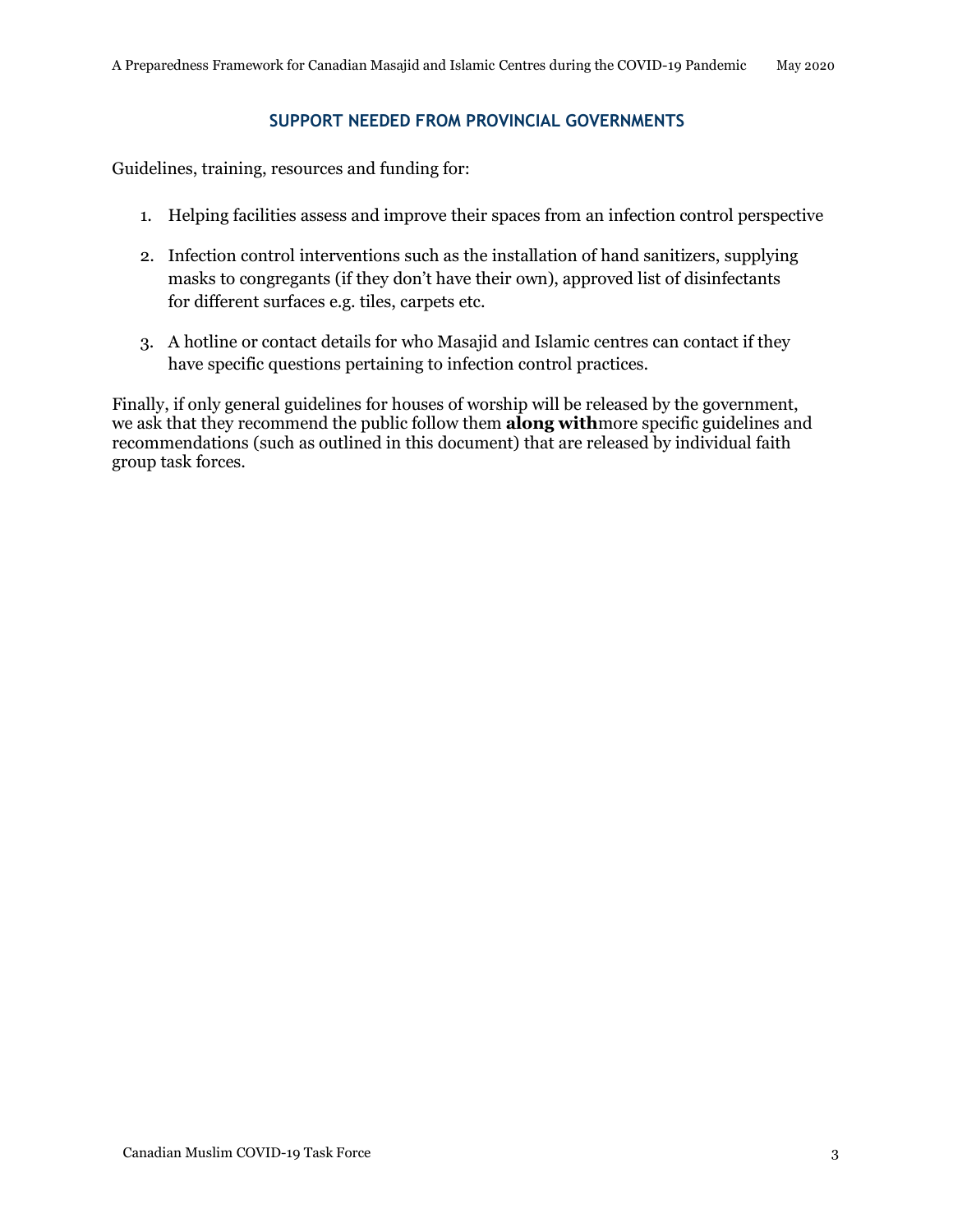#### **PREAMBLE**

<span id="page-3-0"></span>This guidance document is prepared in anticipation of the forthcoming provincial relaxation of work and social restrictions, limitations on public gatherings and the re-opening of houses of worship. While provincial public health guidance may provide general recommendations that should be followed at a bare minimum, it does not always provide context-specific advice or recommendations that may be all-encompassing for the unique needs of Canadian Muslims. These guidelines are therefore meant to complement and not be in lieu of provincial guidelines.

The guidance and recommendations below are based on the best available knowledge at the time of development and dissemination, and based on the input of Muslim medical professionals with expertise in public health, infectious diseases, respirology, primary care and epidemiology, along with the valued opinions of our respected Sunni and Shia Shuyookh, Imams and Masajid leaders.

Provincial authorities may allow houses of worship to open and each Masjid, Islamic centre or Musallah and its board will be accountable for adhering to provincial guidelines. Permission to open does not mean that Masajid have to open. We provide here guidelines for Masajid as minimum preparedness, and as a means for Masajid to assess the risk to their facilities and community if they choose to open. Imams and administrators are encouraged to reach out to other local and national organizations to support them in making decisions about reopening.

We also provide guidelines for private religious gatherings that may occur as social restrictions are eased and to mitigate for the reduction in congregation sizes with distancing measures.

The following factors were taken into consideration to inform this guideline:

- What we know about COVID-19 thus far from a medical perspective
- The status and experience of COVID-19 infections in various provinces and territories across the country
- Reopening frameworks and plans as released by provincial governments
- Feedback and recommendations received from several provincial and regional Chief Medical Officers of Health (CMOH) across Canada, when enquired about reopening plans in the context of Ramadan and Eid
- Perspective of public health bodies and experts in our ability and capacity to safely reopen and contain the spread of COVID-19
- Experiences of other countries around the world that have already reopened
- Unique exposures and risks relevant to Canadian Muslims
- Importance of safeguarding the health and safety of Canadian Muslims, and by extension all Canadians, as being paramount
- The role that religious gatherings have played in the spread of COVID-19 around the world thus far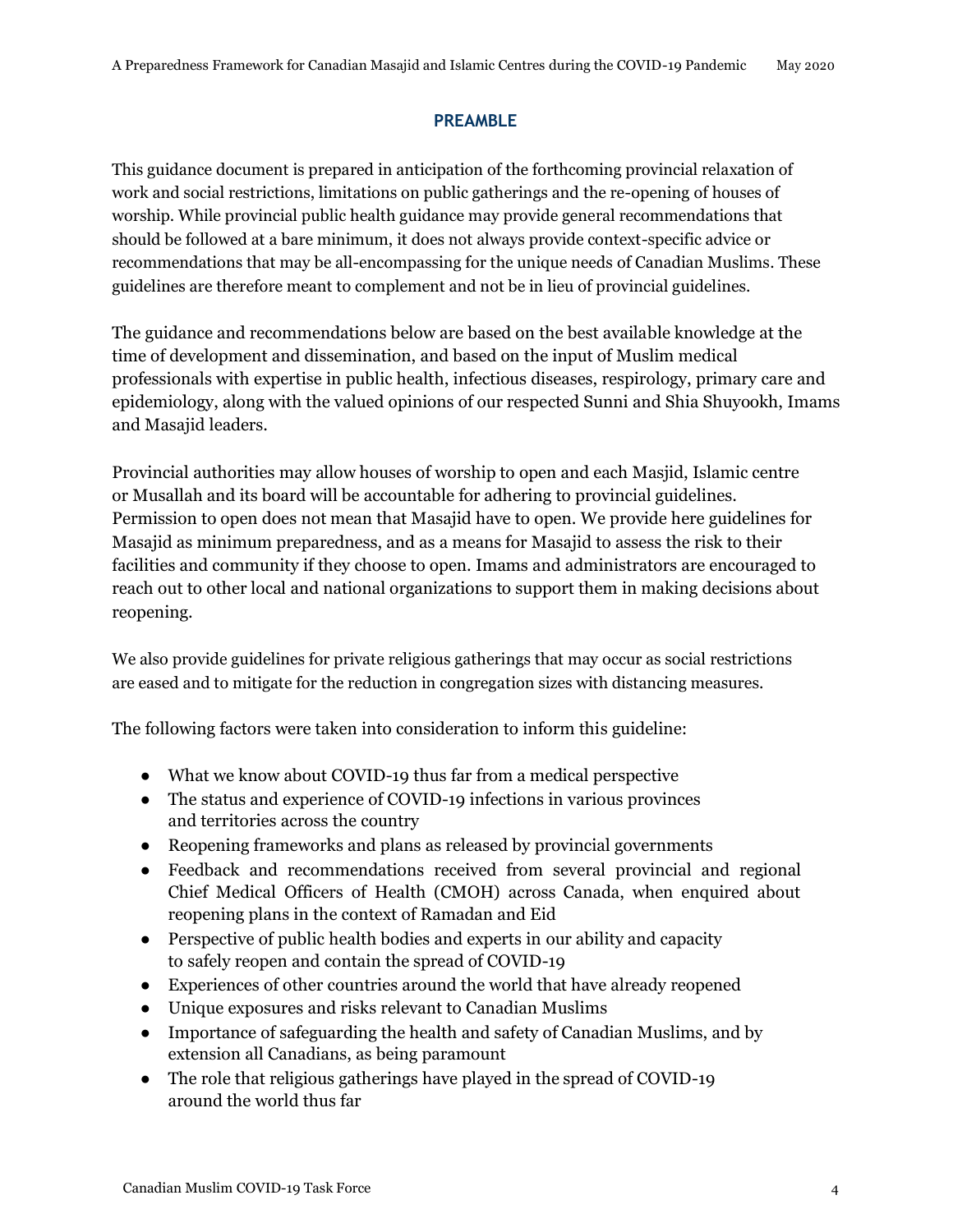- Importance of our Masajid, prayer in congregation, Ramadan and Eid to the spiritual and community lives of Canadian Muslims
- Socioeconomic and financial pressures faced by Muslim community members, Masajid and Islamic centres
- Differences between Masajid and Islamic centres in terms of their building capacity, congregation size and membership, resources, geographic location and capacity to practically implement and enforce measures effectively
- Reopening aspects of communal religious life will require significant changes to our usual rituals and social practices
- Recommendations and guidance documents released and shared by our counterpart American and British Muslim COVID-19 Task Forces and their respective Fiqh and jurisprudence bodies, with due gratitude.

We ask Allah  $\mathbb{R}$  that He protects us and showers us with His mercy, gives *shifa*to all those afflicted with illness and grants *shahada*to all that succumb, that He rewards all our essential workers, accepts all our fasts and supplications, that He guides us to make the right decisions and forgives us for our shortcomings. Ameen.

## **Canadian Muslim COVID-19 Task Force**

[cmcovidtf@gmail.com|](mailto:cmcovidtf@gmail.com) [www.cmcovidtf.com|](http://www.cmcovidtf.com/) @cmcovidtf

About the Canadian Muslim COVID-19 Task Force:

The Canadian Muslim COVID-19 Task Force was forged on March 12th, 2020, as a collaborative platform for bringing together Canadian Muslim medical, religious and community leaders and organizations in their response to the COVID-19 pandemic. While leading their own initiatives, member organizations share updates, experiences, and resources, seek assistance and help proactively plan for anticipated challenges. We also collaborate internationally with the American and British Muslim COVID-19 task forces in a similar manner. We aim to have broad representation and input from across the country and invite Canadian Muslim organizations to [joino](https://www.cmcovidtf.com/join-us)ur task force.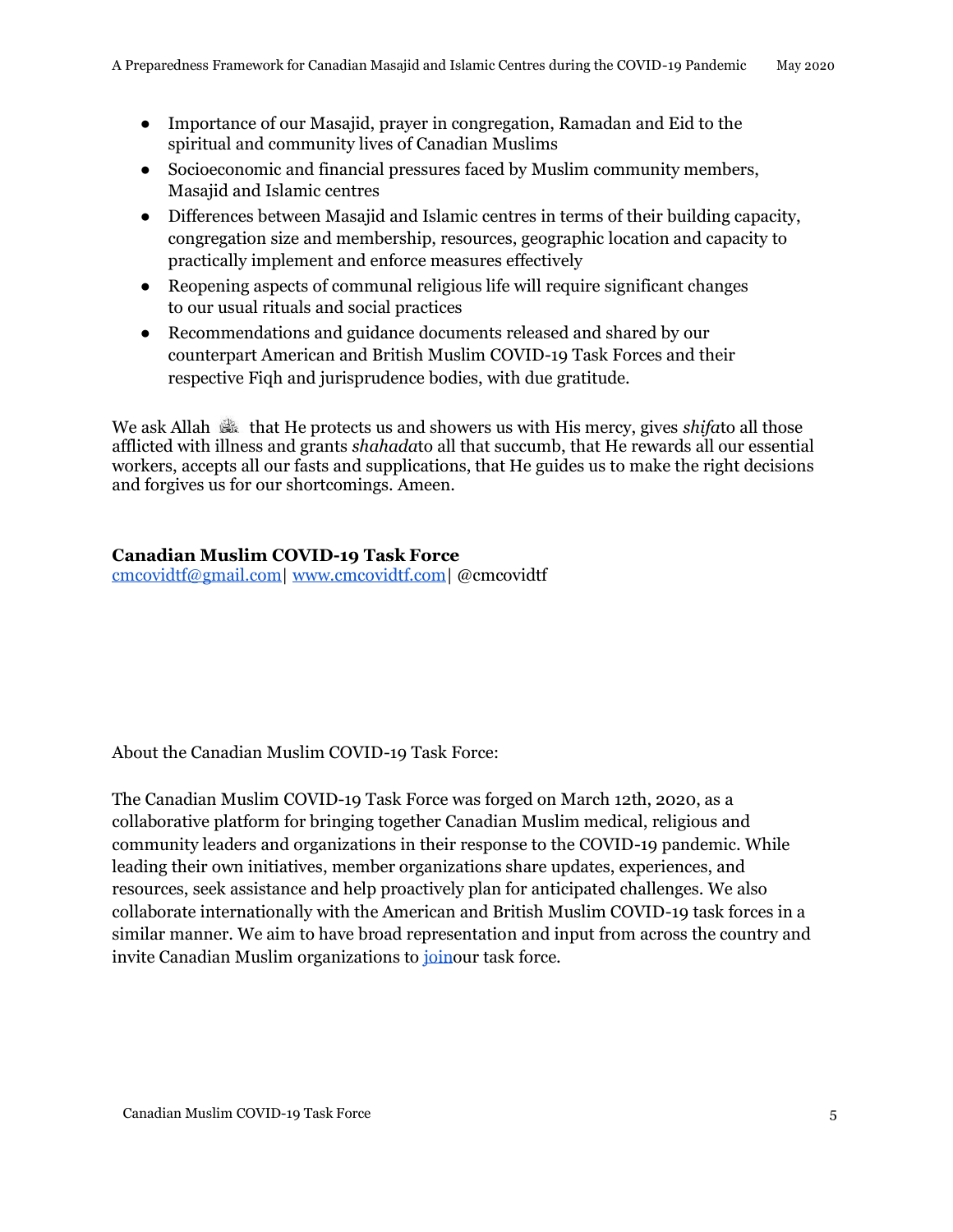#### <span id="page-5-0"></span>**RECOMMENDATIONS FOR MASAJID, ISLAMIC CENTRES & MUSALLAHS**

#### **Preparing the Masjid or Centre**

- 1. **AT MINIMUM:**abide by all provincial public health recommendations including physical distancing rules and the maximum number allowed per gathering as set by provincial authorities, inclusive of all congregants, prayer leaders and admin staff.
- 2. Educate and prepare the community in advance via your website, social media, email listserv and answering machine recording regarding these new processes, and to prevent communal strife and division.
- 3. Regular signage in English, French and any other languages relevant to the community should be placed at each entrance and exit and inside the Masajid to remind all worshippers of these protocols.
- 4. Limit premises to a single entrance and exit, with physical distancing being maintained at all times, including upon entry and exit.
- 5. Masajid should initially be open to the public for fixed prayer times only, and not for any drop-in worshippers. The doors should be closed to the public 10 minutes after each prayer has finished.
- 6. Public *Wudhu*areas should be closed. There should be restricted access to common washroom facilities for dire emergencies only, with necessary thorough disinfection and cleaning before any further use.
- 7. Ensure the ventilation system is in good working order and maintenance including changes in air filters are uptodate.
- 8. Ensure water and plumbing systems are functioning appropriately and are disinfected after weeks of not being in use, as bacteria can grow in stagnant water.

#### **Facility Infection Control Practices**

- 9. If hosting several prayers, there should be a 30 minute period between the last worshipper to leave of the previous group and the first worshipper to arrive of the next prayer group. During this 30 minute period, high traffic areas and frequently touched surfaces such as door handles, tables etc. should be disinfected.
- 10. A designated cleaning and disinfection team should be established, where [Health](https://www.canada.ca/en/health-canada/services/drugs-health-products/disinfectants/covid-19/list.html) [Canada](https://www.canada.ca/en/health-canada/services/drugs-health-products/disinfectants/covid-19/list.html)[approved disinfectantsa](https://www.canada.ca/en/health-canada/services/drugs-health-products/disinfectants/covid-19/list.html)re used to clean carpets, doors, knobs, handles, tables and chairs after each prayer service. Restrooms must be disinfected on a routine basis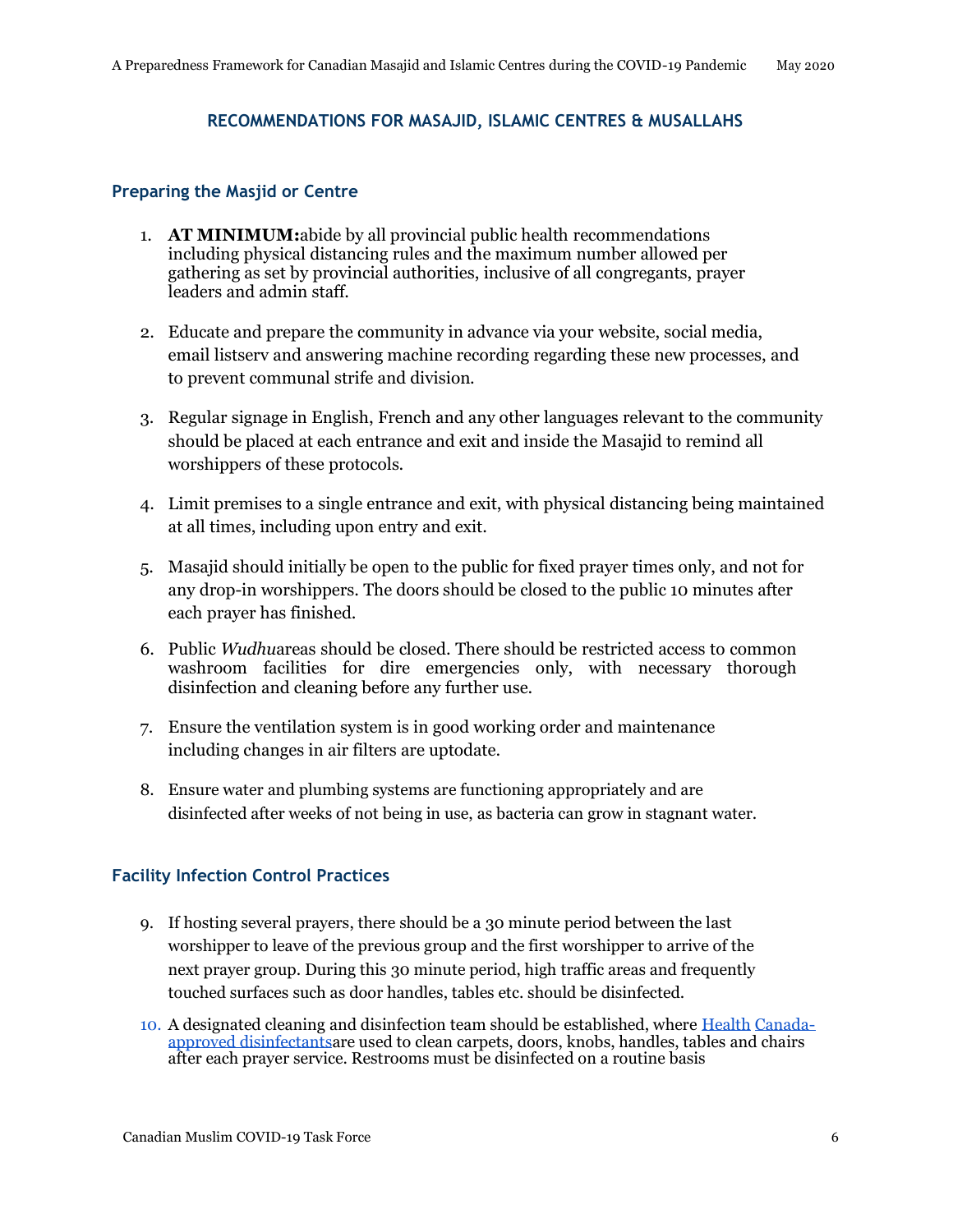and following any use. Training should be provided for all staff on cleaning and infection control measures to be taken prior to any reopening all disinfection practices should be logged.

- 11. [Health Canada authorized hand sanitizerst](https://www.canada.ca/en/health-canada/services/drugs-health-products/disinfectants/covid-19/hand-sanitizer.html)o be placed or installed, regularly refilled and used by all upon entrance and exit.
- 12. There should be an assigned safety officer with a backup or deputy at each Masjid or centre, who are employees and not volunteers, and whose responsibilities include:
	- a. Being familiar with all the processes related to infection control and the recommendations here-in
	- b. Compliance and enforcement of recommendations
	- c. Registration and screening of attendees
	- d. Maintaining a roster and record of all Masajid attendees for every visit
- 13. Physical distancing measures should be reinforced with designated 'spotters', that will help facilitate physical distancing while entering or leaving prayer halls or communal shoe areas.
- 14. A screening station should be set up at the entrance/exit. At each visit, screening staff should:
	- a. Ensure all attendees including staff, employees and volunteers are wearing a mask, advise them of masking policy and reuse/disposal advice and should be able to provide a mask if required
	- b. Observe mandatory hand sanitization on entry and exit
	- c. Screen for symptoms in attendees and household members and other ineligibility criteria (based on high risk factors below)
	- d. Confirm attendees have their own prayer rug and advise them of policy.
	- e. Temperature scanners (digital, infrared and non-touch) may be used at entrances to check if attendees have a fever on arrival as an additional measure, with the caveat that a normal reading **does not**exclude active COVID-19 infection and should therefore not be relied upon.
		- i. They may be helpful in detecting fevers in persons who do not feel or realize it, and who may be subsequently asked to leave immediately and self-isolate.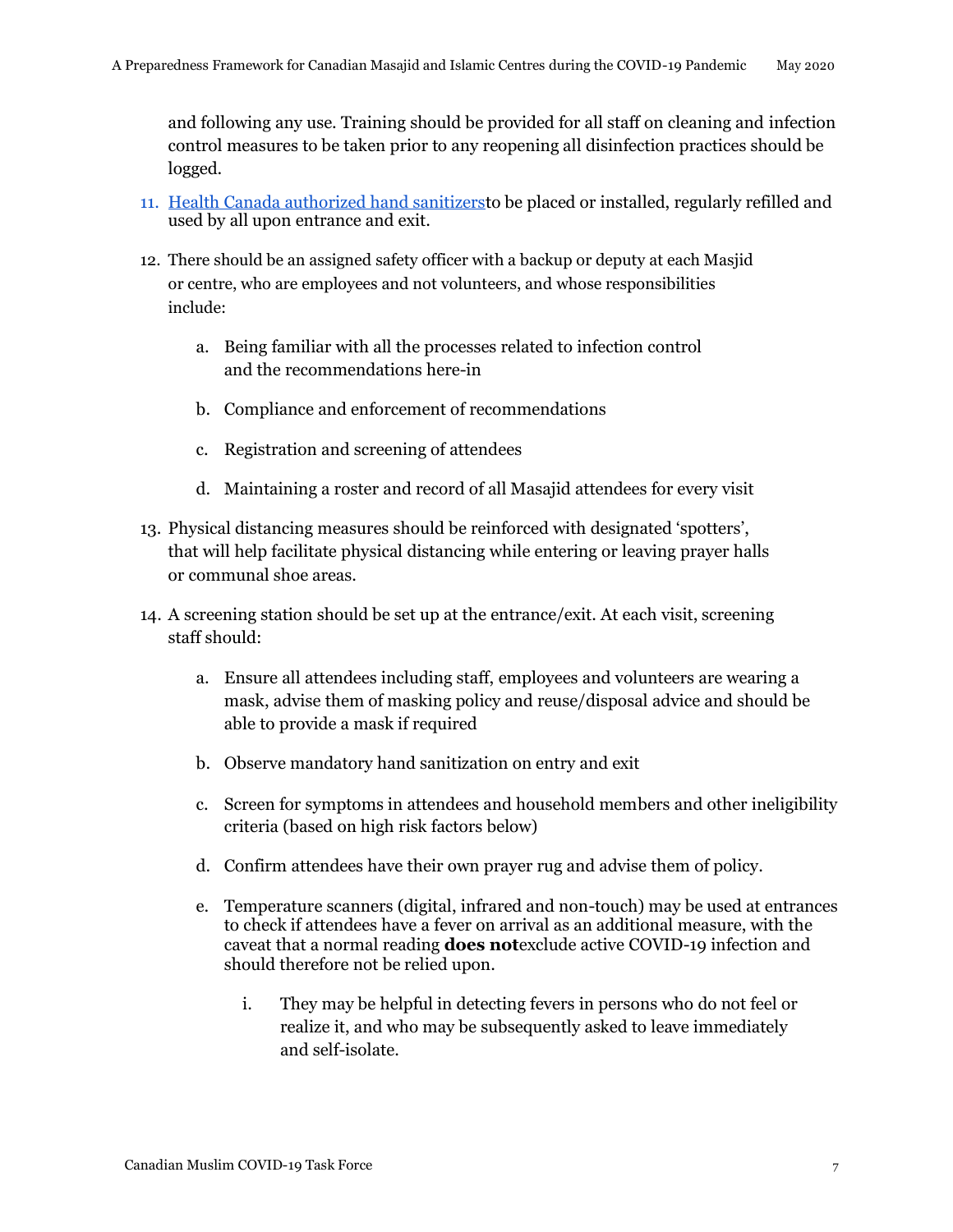- <span id="page-7-0"></span>ii. A fever shall be considered a temperature reading of 37.8 C (100.0 F) or higher.
- f. Remind attendees of physical distancing measures, policies and no socializing before or after prayers.
- g. Document attendee's visit in the roster or log
- 15. Register and screen all attendees including employees and volunteers, preferably prior to their arrival at your centre. Returning regular attendees should still be screened daily. Keep a record of dates, times, names and contact information (email and telephone number) of all those attending, to allow public health officials to follow up if a person infected with COVID-19 is identified.

# **Prayers and Centre Activities**

- 16. The Masajid should only open for the obligatory *Fard*prayers. *Sunnah*and *Nafl*prayers (before and after) should all be prayed at individuals' homes. All optional Masajid rituals and activities such as halaqas and classes should remain suspended until further notice.
- 17. Continue to provide virtual programming to ensure equitable access to spiritual programming for members of your congregation that are unable to attend.
- 18. Besides **limited** greetings between congregants (e.g. saying *Salaam*and asking how each other is doing), there should be no socializing between congregants before or after prayers.
- 19. No drive-in religious gatherings. Some provinces may allow for this with physical distancing between cars and other restrictions, however not only is this impractical and logistically messy, there is sufficient basis and allowance for worshippers to pray at home within the religion, without the need for such innovations.
- 20. Drive-thrus may be organized and facilitated for curbside pick-up and drop-off of goods, as long as they do not contradict provincial guidelines and all appropriate safety measures are implemented.
- 21. Mark designated areas where congregants can worship to ensure distancing measures are adhered to, with 2 metres between worshippers and keeping blank rows in between each *saf*. The distance between the Imam and the first row should be more than 2 metres, given that they will be speaking or reciting loudly.
- 22. Outdoor worship services on Masajid grounds or parking lots can be provided if practical and possible, and if provincial maximums for gathering participants, distancing measures, requirements for masking and individual prayer mats are all still maintained.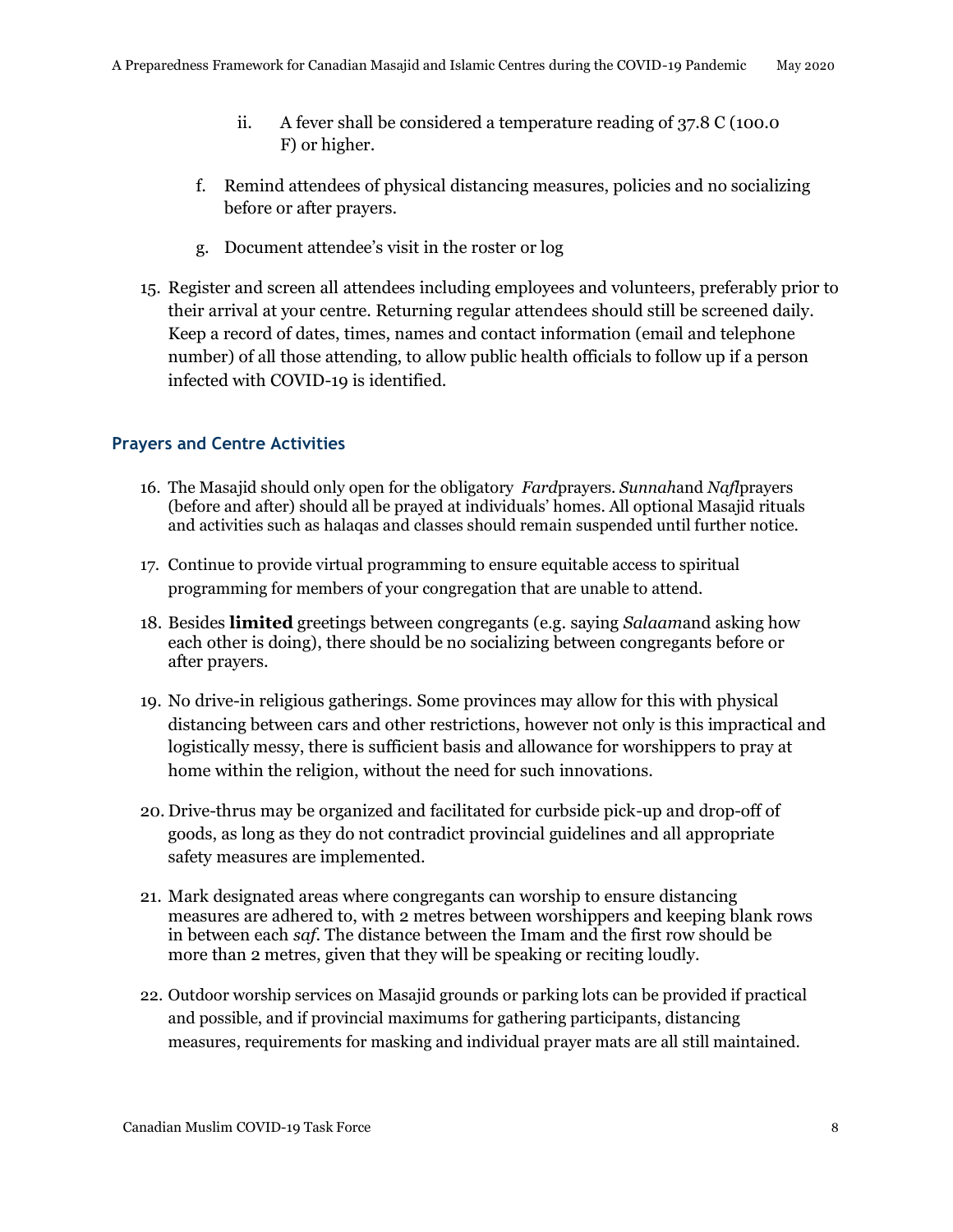- <span id="page-8-0"></span>23. Sermons should be kept as short as possible, so as to fulfill the minimum obligatory components.
- 24. Imams should preferentially recite shorter surahs or limited ayahs, in order to minimize the time that congregants are amongst each other, with the prayer lasting no more than 15 minutes in duration.
- 25. Urgent discussions of issues or counselling with Imams should continue to be conducted virtually preferably. If necessary, these may take place in designated private rooms with appropriate physical distancing, masks and with a strong consideration for the installation of physical barriers such as plexiglass.
- 26. There should be no open or shared food between attendees whatsoever.
- 27. While you may continue to accept and exchange cash for donations or payments after appropriate hand hygiene, it is preferable to facilitate and use contactless digital solutions for spending, sending or receiving funds e.g. using Interac e-transfer, kiosks, secure online payment websites or apps.

## **Staff, Employees and Volunteers**

28. Masajid leadership, employees and volunteers must all lead by example in understanding and employing cleaning and disinfection practices, hand hygiene, physical distancing and respiratory etiquette at all times.

## **Community Members**

- 29. During the initial period, it should ideally be the same regular worshippers who are permitted to attend the Masajid. Eventually at some point in the future, this may be expanded to allow different sets of worshippers to attend each prayer. The legal precedent of choosing lots (*qurra*) is recommended as a lottery system with advance sign-up of community members that may be implemented.
- 30. Community members should be made aware that due to physical distancing measures, it may take longer to enter or leave the Masajid.
- 31. Any person who has been diagnosed with COVID-19 should only be allowed to attend once a physician currently in independent practice has certified in writing that they are no longer deemed to be infectious.
- 32. Individuals who have been in contact with a person with confirmed or suspected COVID-19 case in the last 14 days, including through their work setting (e.g. frontline healthcare workers) or in their household are strongly prohibited from attending.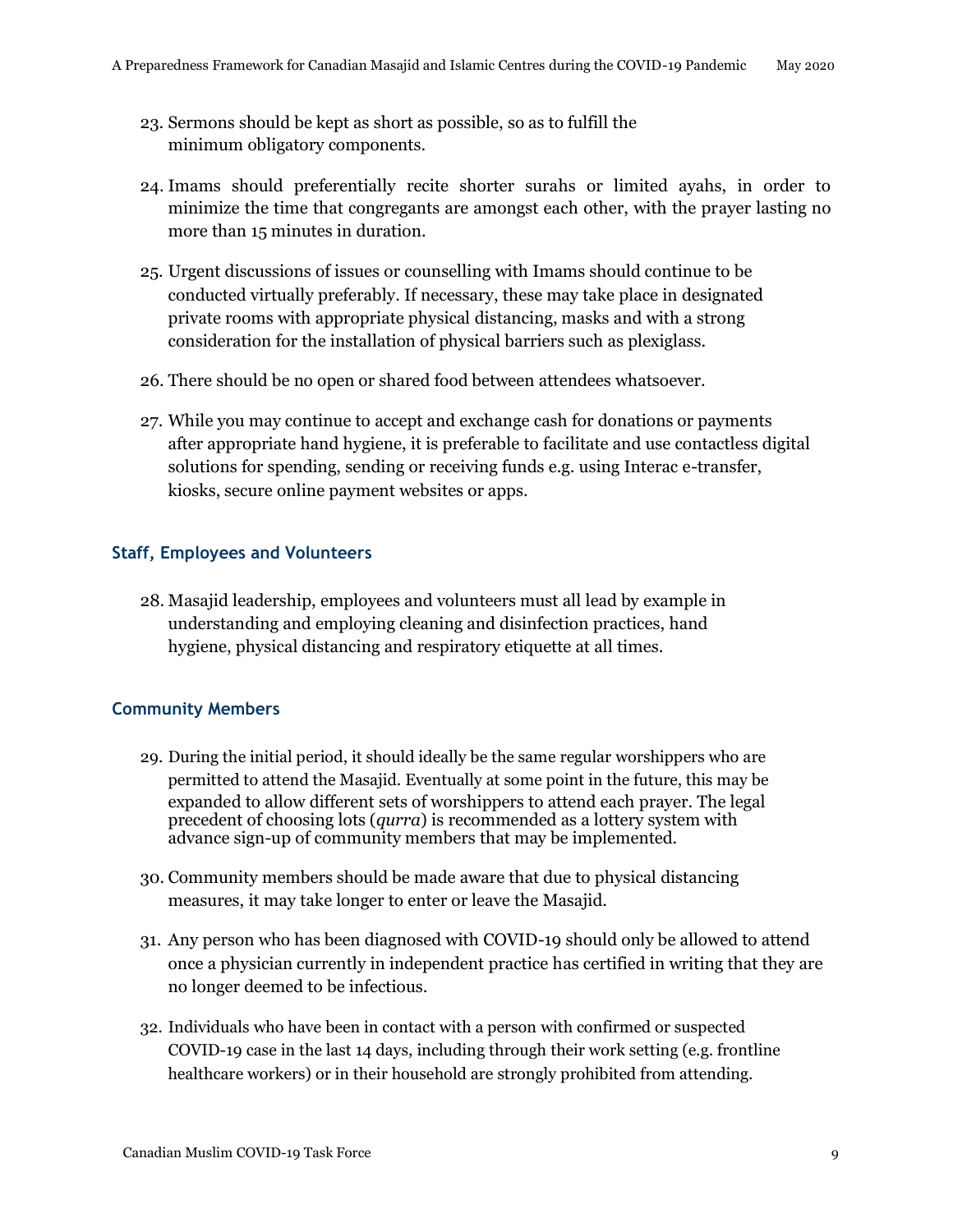- 33. Any person who themselves or have household members experiencing any of the following symptoms during the last 14 days should be prohibited from attending:
	- a. new or worsening cough, headache, fatigue or weakness, difficulty breathing, fever, muscle aches, sinus congestion, altered sense of smell or taste, abdominal pain, nausea, vomiting or diarrhea.
- 34. The following groups that are either high-risk or unable to reliably physically distance should be restricted from attending and should be counseled that any congregational prayer obligations are temporarily lifted from them:
	- a. Adults over age 60
	- b. Any persons with any of the following chronic medical conditions:
		- i. heart disease, high blood pressure, diabetes, lung disease, kidney disease, liver disease, weak immune systems (due to transplant, cancer treatment or medications), current smokers or with obesity
	- c. Children under age 10
- 35. Persons with household members belonging to high-risk groups should carefully consider the risk associated with their attendance to vulnerable members at home.
- 36. Individuals for whom the ordinarily *Fard*Friday Jummah prayer is not obligatory (e.g. children or disabled) should be requested to stay at home.
- 37. Worshippers must bring their own prayer mats and keep them in their cars (ideally and if possible) or take them home with them, without any exception.
- 38. All worshippers must perform their *Wudhu*at home, due to the risk of aerosolization and spread of infection via water droplets.
- 39. All attendees should wear an appropriate mask (homemade reusable cloth masks preferred, but others acceptable) at all times while on the Masajid premises, including during prayer. Masajid should be prepared to provide face masks to individuals who do not have them or whose mask is soiled or breaks, although all should be encouraged to bring their own and reuse or dispose of appropriately - not at the masajid and upon returning home.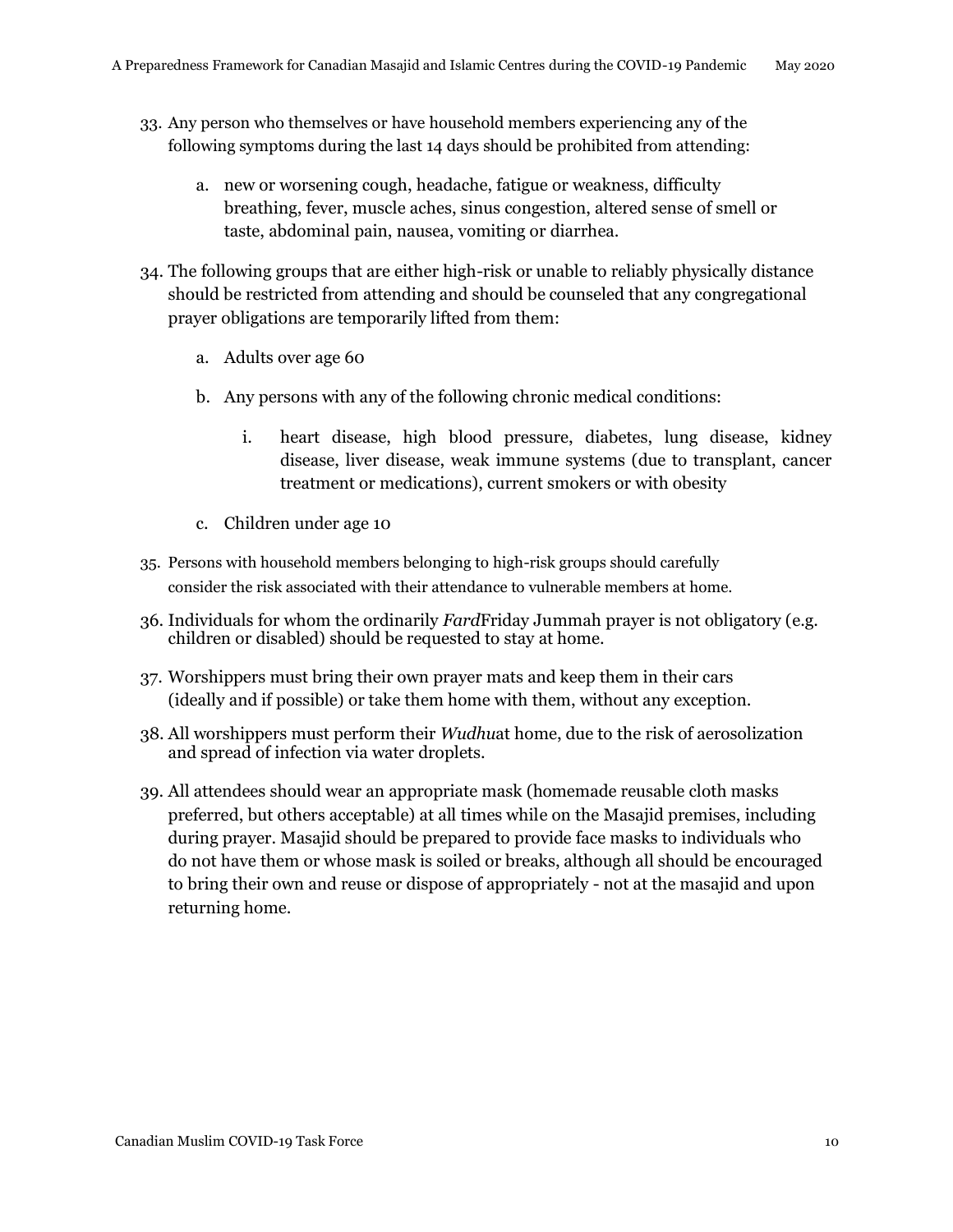#### **DETAILED CONSIDERATIONS AND RATIONALE**

<span id="page-10-0"></span>Below are the detailed considerations that were used to inform the creation of this general framework, and what some Masajid or Islamic centres may use to justify additional measures depending on their local context.

#### **The Islamic Perspective**

- 1. The Islamic Sharia emphasizes the sanctity of and need to preserve our religion, life, intellect, lineage, and wealth, in order to protect our individual and social welfare here and in the hereafter.
- 2. Allah is *Al-Alim*(All-Knowing), *Al-Ghafur*(Ever-Forgiving), *Al-Hafiz*(Preserver), *Al-Mani*(Defender), *Ar-Rahim*(Most Merciful),*Ar-Rahman*(Most Gracious), *Ar-Raouf*  (Kind) and*Al-Waliyy*(Helper). While we beseech Him for His mercy, we must also take all necessary and precautionary measures ourselves.
- 3. Ramadan is the most blessed month of the year and Eid ul Fitr (May 24th, 2020) and Eid ul Adha (~July 31st, 2020) are two of the holiest and biggest days of celebration of the year for all Muslims. While present circumstances may not allow us to celebrate Eid ul Fitr in our chosen manner, masjid and Islamic centres have already provided innovative and participatory approaches for the Muslim community to continue their worship outside of Masajid. Their lessons learned can provide further guidance for Eid ul Fitr and Eid ul Adha.
- 4. We must take precautions to avoid being part of or contributing towards a second wave of infections that may significantly impact our community
	- a. The Prophet SAW said, "A believer should not be stung twice from the same hole." [Bukhari]
- 5. As with the difficult but necessary decision to suspend congregatory prayers at the masjid in the interest of safeguarding the health of our communities and protecting the vulnerable, re-opening must be undertaken with meticulous planning.
	- a. The Prophet SAW said, "There is no wisdom equal to good planning." [Mishkat]
- 6. There is a need for guidance and approval for certain groups to be permitted to not attend the masajid from a religious perspective if they belong to high risk groups or groups that may be excluded from attending the Masajid, while restrictions are in place.

## **What We Know About COVID-19 So Far**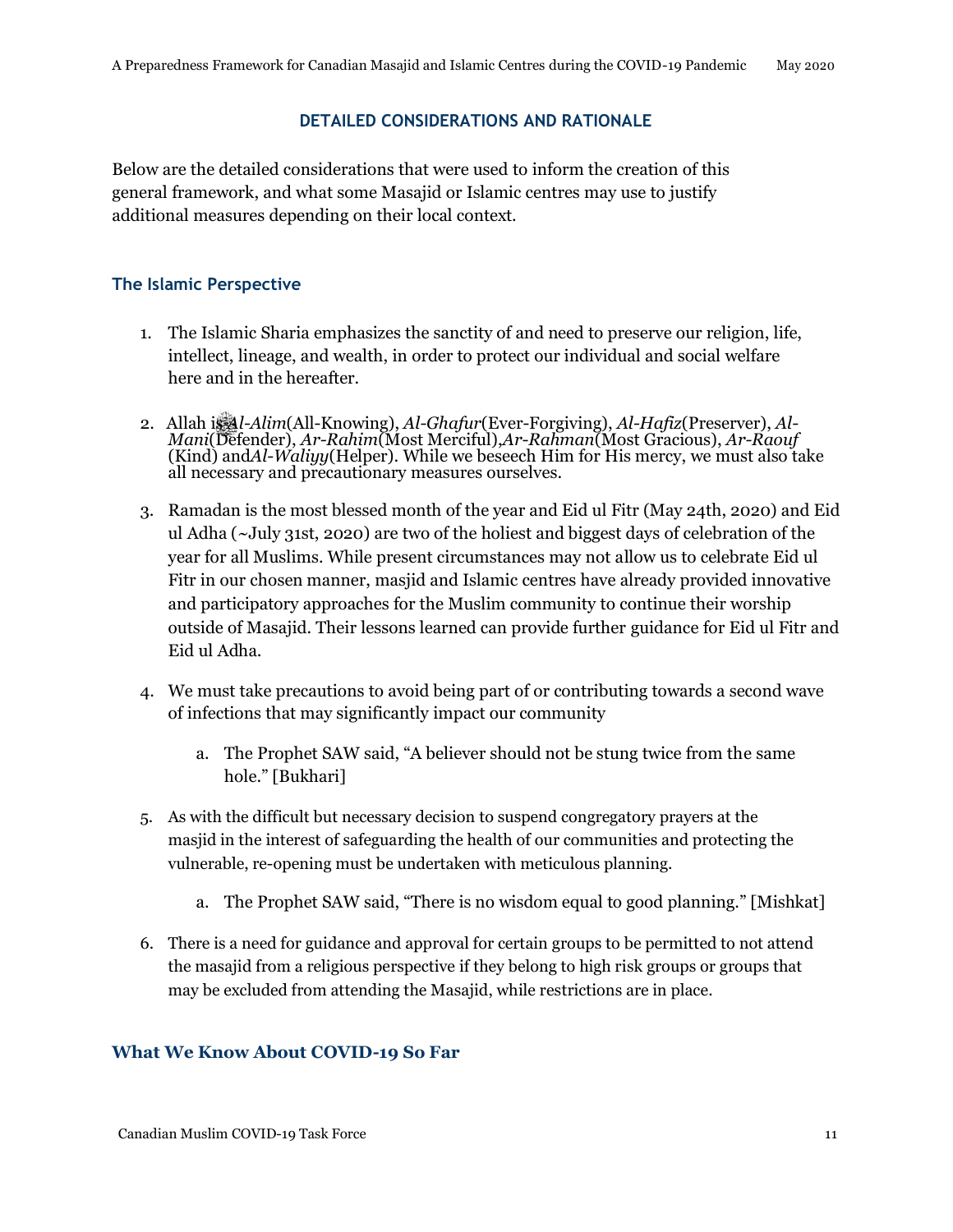- 7. As of May 28, 2020, there have been 87,902 cases, or number of people infected, with COVID-19 in Canada, with 26,866 in Ontario, 49,139 in Quebec, 6,926 in Alberta and 2,550 in British Columbia. There have been 6,799 deaths across Canada with 2,189 in Ontario, 4,228 in Quebec, 141 in Alberta and 162 in British Columbia. Other provinces have much lower numbers of cases and deaths, fortunately. More than 80% of cases in Canada are due to spread between members in the community, and not due to travel.
- 8. These calculated number of cases are expectedly underestimates of the true number of people with COVID-19, given that not everyone gets tested. There are numerous barriers to widespread testing, including the availability and costs of reliable testing kits with a quick turnaround time. Currently, widespread testing is not taking place in any province in Canada.
- 9. Current methods to detect COVID-19 are not flawless and a significant number of cases are missed.
- 10. All age groups can become infected, with over a third (35%) of cases amongst those aged 60 years or older and 25% of hospitalized COVID-19 patients are between the ages 0f 40-59. More than 80-90% of those infected will be able to recover at home, while upto 10% may require admission to hospital, 5% may require treatment in an intensive care unit (ICU) using machines to sustain life such as ventilators and approximately 3% of patients will unfortunately die from COVID-19.
- 11. Fever, alone is not a reliable symptom to screen individuals. The reported symptoms are not specific enough to be able to tell who has COVID-19 and may include new or worsening cough, headache, fatigue or weakness, difficulty breathing, fever, muscle aches, sinus congestion, altered sense of smell or taste, abdominal pain, nausea, vomiting or diarrhea. In the elderly, who may not mount fevers, non-specific symptoms such as confusion or feeling faint could indicate a possible infection.
- 12. COVID-19 primarily affects the lungs and airways and can cause respiratory failure, but can also affect many other organs including the heart, kidneys, brain and blood vessels.
- 13. Persons at risk of having more severe disease or dying include those at increased age (e.g. over 60 years), residents of long-term care homes, those with chronic medical conditions including heart disease, high blood pressure, diabetes, lung disease, kidney disease, liver disease, weak immune systems (due to transplant, cancer treatment or medications), current smokers or with obesity, and infants.
- 14. The long-term impact of COVID-19 infection on the health of individuals who survive are still not known. There are emerging reports of children now developing a rare inflammatory syndrome that may be linked to COVID-19.
- 15. Vulnerable populations (e.g. elderly, persons with disabilities or experiencing homelessness, long-term care residents, persons from lower socioeconomic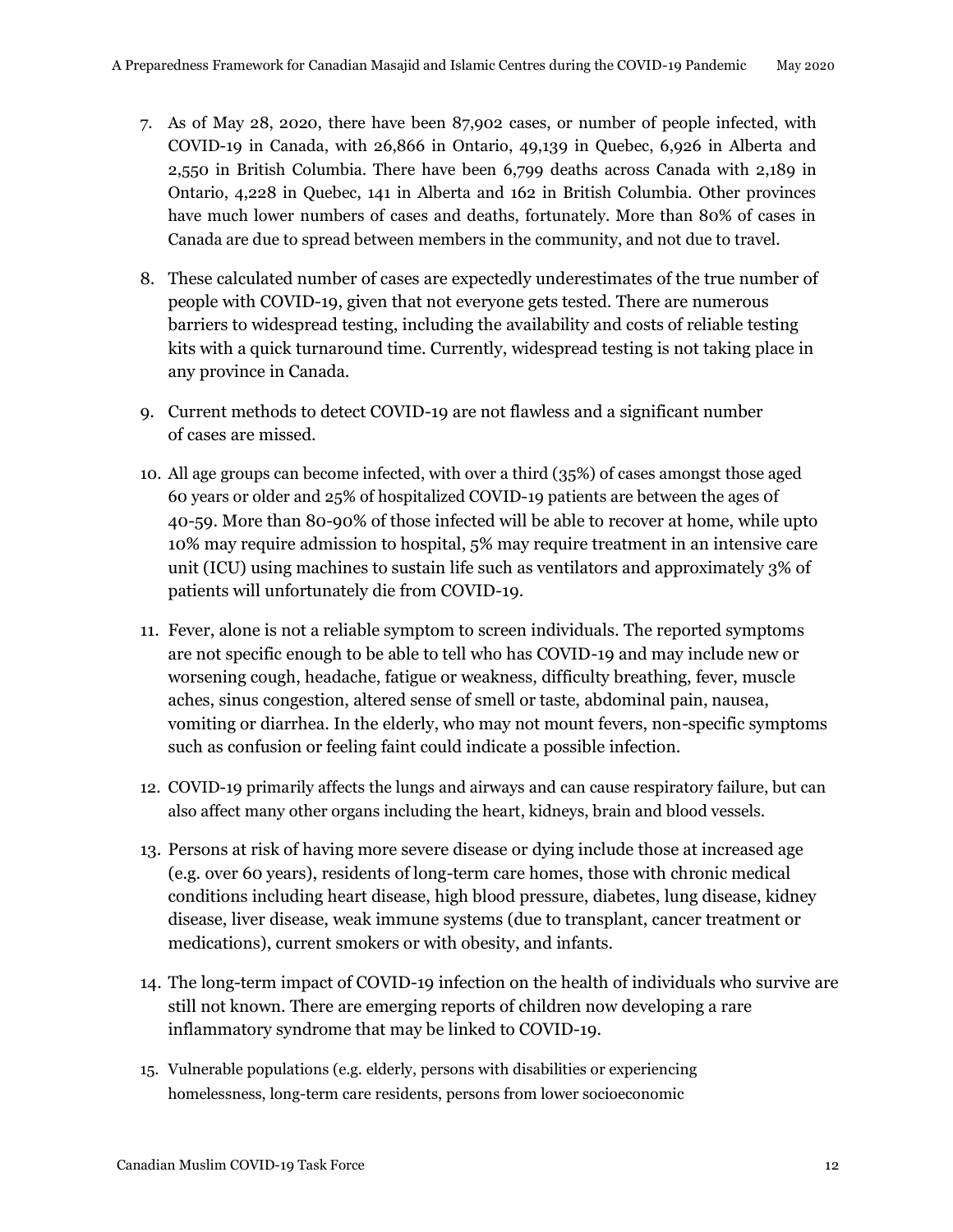<span id="page-12-0"></span>backgrounds, low levels of education, poor access to medical care, social or physical isolation, unstable employment, dependence on others for care needs or difficulties in communication) may be more at risk of direct and indirect consequences of the COVID-19 pandemic and will therefore require additional support and accommodations through an equity-based approach. Our community and society will be judged by how it treats the most vulnerable and underprivileged.

16. There is no known cure or standard treatment at present for COVID-19, although lots of clinical trials looking for effective treatment options are underway. Although lots of work is being done around the world to develop a vaccine, realistically this is not expected to be readily available for another 12 months or so. The medical evidence and our understanding of COVID-19 and how it is affecting our communities continues to evolve, and therefore guidelines and recommendations will need to be continually updated. As has already been realized, caution is advised before readily utilizing or investing in proposed treatments, equipment or technology that may claim to be effective against COVID-19, but may be promoted by profiteers, based on weak or limited evidence, may not have gone through adequate or validated testing processes, are subject to bias, may provide a false sense of security and may in fact do harm instead of being efficacious.

# **Controlling the Spread of COVID-19**

- 17. It is now recognized that persons can harbour and potentially spread the virus without experiencing or before developing any symptoms (asymptomatic and presymptomatic spread), and can remain without symptoms for upto 14 days despite being infected.
- 18. COVID-19 is primarily spread between persons in close contact through respiratory droplets or direct physical contact with infected persons or contaminated objects and surfaces. Besides coughing or sneezing, it can also spread by an infected person singing or even speaking. The virus may live on certain surfaces for several hours to even days.
- 19. Prolonged exposure in Canada is defined as being in contact with an infected person for more than 15 minutes. The exposure risk is high if the contact is within 2 metres, and is considered to be medium even if adequate physical distancing of 2 metres is maintained.
- 20. The most effective and proven measures at controlling the spread of infection include:
	- a. Physical distancing (at least 2 metres between persons with no physical contact), and farther if there is active, loud speaking (e.g. loud recitation or sermon)
	- b. Washing hands regularly with soap and water for upto 20 seconds or using an alcohol based (> 60%) hand sanitizer and
	- c. Isolating within the home for anyone with confirmed or suspected COVID-19.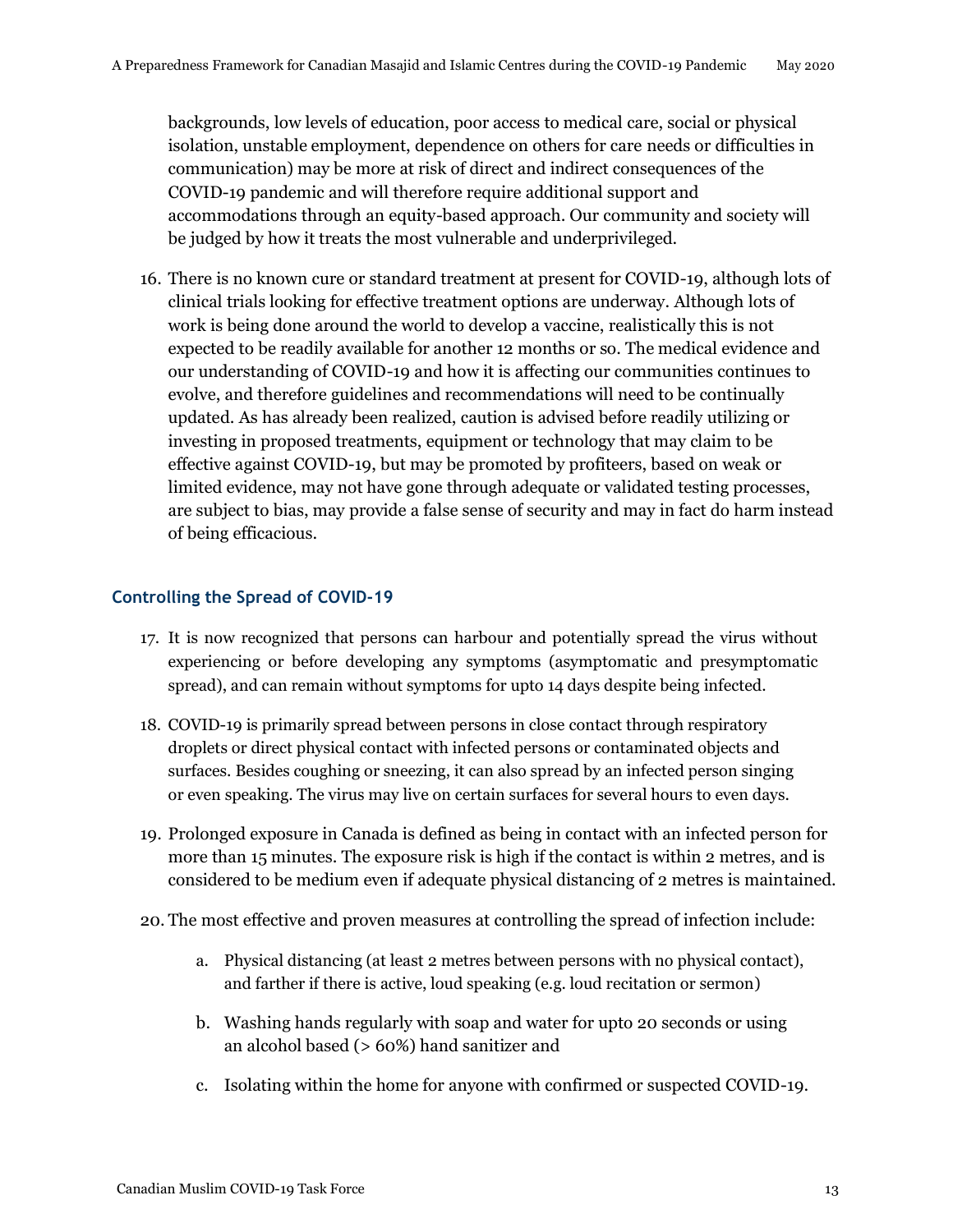- d. Regularly disinfecting high traffic areas, contact surfaces and items.
- 21. Other effective measures include good respiratory etiquette such as coughing or sneezing into the elbow or a tissue, avoiding touching your eyes, nose or mouth and using personal protective equipment such as masks. Such behavioural interventions may require frequent reminders and time before they become a regular habit.
- 22. Universal masking is not currently mandated in Canada, however the Public Health Agency of Canada encourages adding masks in addition tothe individual measures listed above i.e. physical distancing, hand hygiene, isolation and disinfection practices.
	- a. The general public should wear non-medical, homemade cloth masks (with lots of guides freely available online) that cover the nose and mouth to primarily protect others around the wearer, but may also protect the wearer as well. Essentially, "my mask protects you and your mask protects me". They can be reused and are therefore environmentally friendly, but need to be cleaned properly and regularly. They are not meant to replace the above effective interventions (e.g. distancing) and may provide a false sense of security to some.
	- b. Surgical or clinical masks are not necessary for the general public and should be reserved for frontline healthcare workers who will definitely come into contact with persons infected with COVID-19. This is due to several reasons including supply shortages, higher costs of purchasing, limited reusability, greater contribution to plastic waste and pollution and widespread availability of counterfeit masks that do not meet health and safety standards.
	- c. Respirators such as N95 are excessive for the general public based on our understanding of how this infection is spread, come in various models that require professional fit-testing in order to be fully effective and can be difficult to wear or breathe through for prolonged periods of time. They should also therefore be reserved for healthcare workers in the appropriate clinical setting and come with similar practical concerns as surgical masks. Besides protecting ourselves, we have a shared responsibility in helping protect our healthcare workers who are risking their health and lives to take care of us.
	- d. Children below a certain age may not be able to or willing to physically distance effectively or wear a mask properly. It is also not safe for children under the age of 2 to be wearing a mask.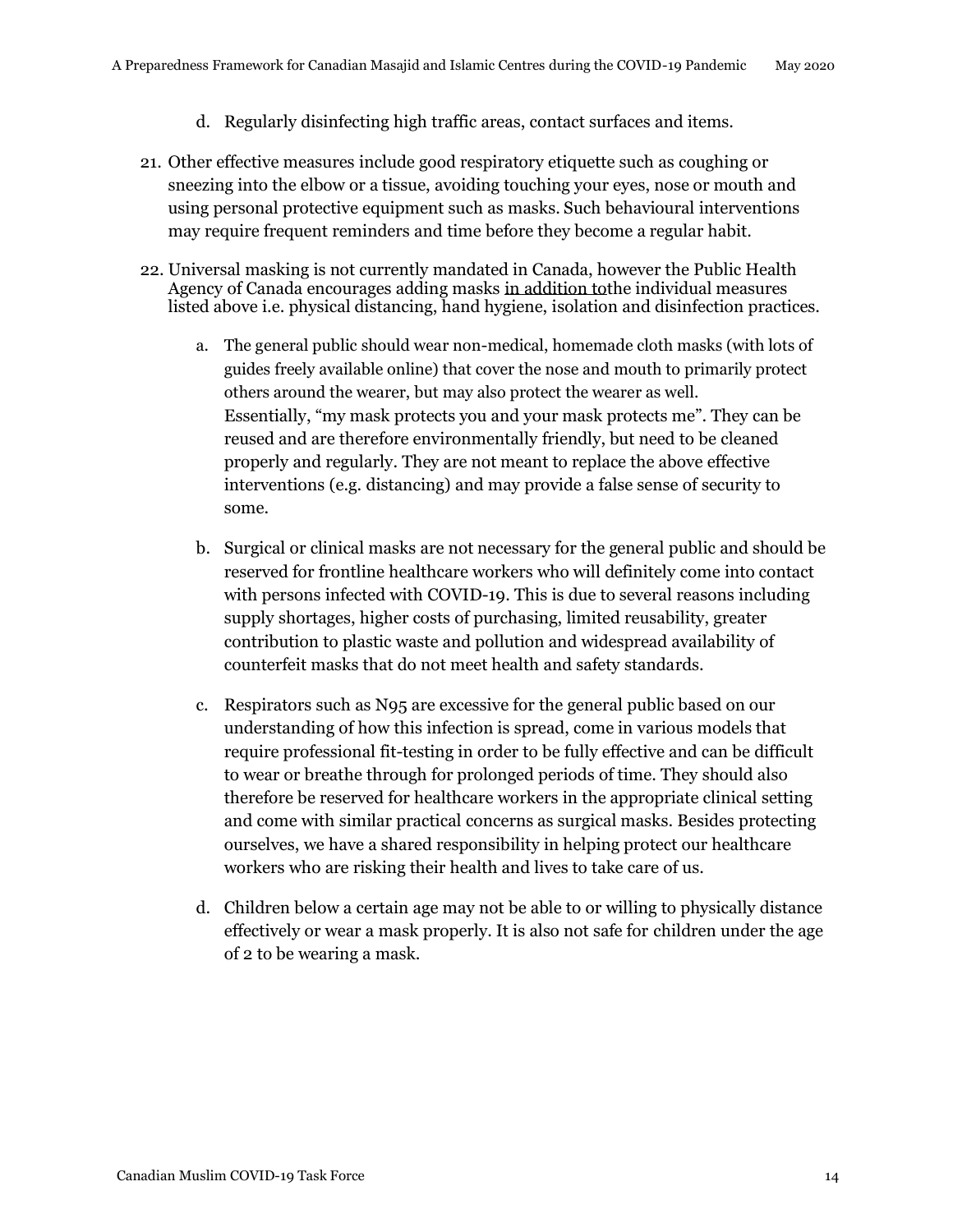# <span id="page-14-0"></span>**Public Health Perspectives**

- 23. Recommendations from governments and public health bodies may be delayed and may prioritize considerations and interests differently than Canadian Muslims or what has been prescribed in Islam.
- 24. Reopening plans have been released by provincial governments and territories: [Alberta,](https://www.alberta.ca/alberta-relaunch-strategy.aspx?utm_source=google&utm_medium=sem&utm_campaign=Relaunch&utm_term=General&utm_content=v3&gclid=Cj0KCQjw-r71BRDuARIsAB7i_QNeihDkKpwMdU2XIAoLAOeKwLFMaDsTUmHMOkT1MwtOXzuvNd17q0QaAvcDEALw_wcB) [British Columbia](https://www2.gov.bc.ca/gov/content/safety/emergency-preparedness-response-recovery/covid-19-provincial-support/bc-restart-plan) , [Manitoba,](https://www.gov.mb.ca/covid19/restoring/approach.html) [New Brunswick,](https://www2.gnb.ca/content/gnb/en/corporate/promo/covid-19/recovery.html) [Nova Scotia,](https://novascotia.ca/coronavirus/restriction-updates/) [Newfoundland and Labrador](https://www.gov.nl.ca/covid-19/)  , [Northwest Territories,](https://www.gov.nt.ca/covid-19/en/services/public-health-orders/emerging-wisely) [Ontario,](https://www.ontario.ca/page/reopening-ontario-after-covid-19) [Prince Edward Island,](https://www.princeedwardisland.ca/en/topic/renew-stages) [Quebec,](https://www.quebec.ca/en/health/health-issues/a-z/2019-coronavirus/gradual-resumption-activities-covid19-related-pause/) [Saskatchewan,](https://www.saskatchewan.ca/residents/~/link.aspx?_id=402D2D88BC4A4C52AFE1DC49B30ECFE1&_z=z) [Yukon.](https://yukon.ca/en/path-forward-yukons-plan-lifting-covid-19-restrictions) These plans generally call for a gradual and staged approach towards reopening of businesses, institutions and society, where the effects of reopening at each stage will be carefully monitored and evaluated for several weeks before proceeding to the next stage. Should there be a significant rise in the number of new cases, restrictions will likely be reinstated.
- 25. All the provincial and territorial Chief Medical Officers of Health (CMOH), along with several regional CMOH's of the GTA were contacted in the second week of May 2020 by the Canadian Muslim COVID-19 Task Force, in order to determine how the timing of reopening may coincide with Ramadan and Eid ul Fitr this year. Numerous responses were received where in summary, they:
	- a. Appreciated the Muslim community for upholding public health recommendations and suspending prayer in congregation for the public in our Masajid and Islamic centres, especially during Ramadan, and asked us to continue to do the same.
	- b. Confirmed that recommendations for houses of worship and religious gatherings to resume will be provincially mandated with the hope that there will be uniformity across each province. There may be interprovincial differences and there may be little advance notice provided.
	- c. Realistically, do not anticipate that Canadian Muslims will be able to observe these last few days of Ramadan or celebrate Eid ul Fitr in the same manner as we normally would. Finding novel and innovative ways to celebrate, including the use of virtual methods, were suggested for consideration as long as they respect the latest public health recommendations.
- 26. The primary basis for reopening society and loosening restrictions now in Canada is an attempt to balance the health, social and financial collateral impacts of the COVID-19 pandemic, and not necessarily because it is well under control. Given that the pandemic has impacted provinces and territories across Canada to varying degrees, it stands to reason that there may be differences in measures to tackle this public health crisis, including their reopening strategies and timelines.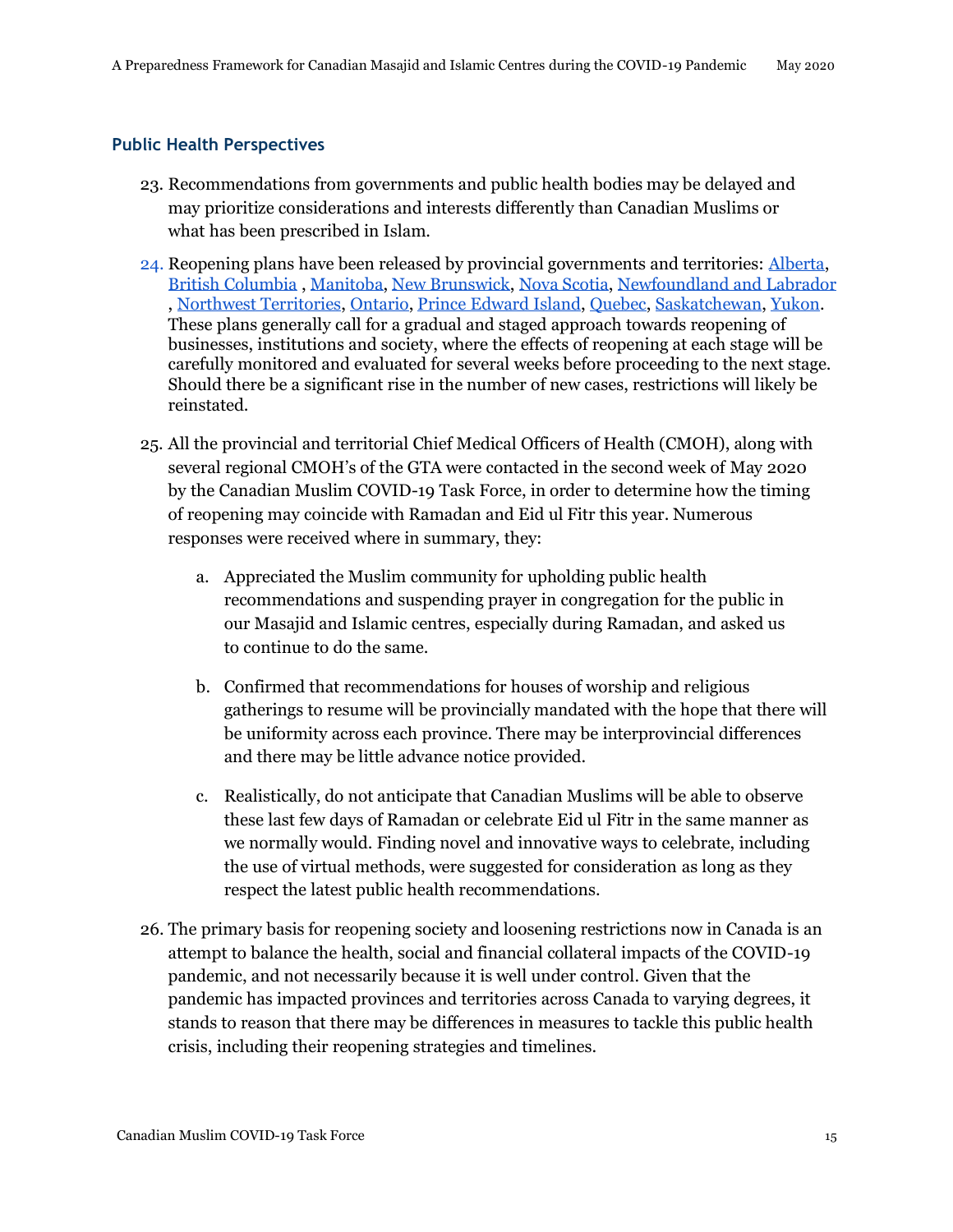- <span id="page-15-0"></span>27. There is the potential for second and third waves of infections during pandemics which can be more deadly than the first due to complacency and laxity in physical distancing, handwashing and wearing masks, overwhelming healthcare system capacity or resources, changes in climate and the potential for mutation of the virus.
- 28. Several countries have recently started reopening and some have already experienced outbreaks of COVID-19 infections.
- 29. Several public health experts, bodies and medical organizations have raised concerns regarding reopening too quickly, and healthcare facilities and workers are preparing for an expectant increase in new infections as society reopens. While society will need to reopen at some point in the future, doing so requires tolerating a consistently low level of new infections per day and depends on our system's ability to test widely, trace those infected and their contacts efficiently and isolate them effectively to avoid the propagation of spread.

# **Risks to the Muslim Community**

- 30. There are over 1 million Muslims in Canada as per the latest census, with over 50% living in Ontario and another 25% living in Quebec.
- 31. The COVID-19 pandemic has had significant physical, mental, emotional, spiritual and financial impacts on the lives of all Canadian Muslims, including children.
- 32. The Muslim community has unique characterisitics that places members at higher risk:
	- a. Many Muslims, including those that regularly attend the Masajid and Islamic centres, belong to high risk groups mentioned above due to their age or medical conditions.
	- b. Many Muslims belong to ethnic or lower socioeconomic groups or are essential workers that are at higher risk of getting infected or spreading infections.
	- c. Multi-generational households are common and the number of family members in households can be larger than the average for other Canadians.
	- d. Importance of congregational worship at Masajid five times daily throughout the year, additional congregations during Ramadan and the social nature of Eid.

## **Considerations for Resuming Religious Gatherings**

33. Many Canadian Muslims have unfortunately lost their lives due to COVID-19, but more lives were saved due to the Grace of Allah and the hard work and difficult decisions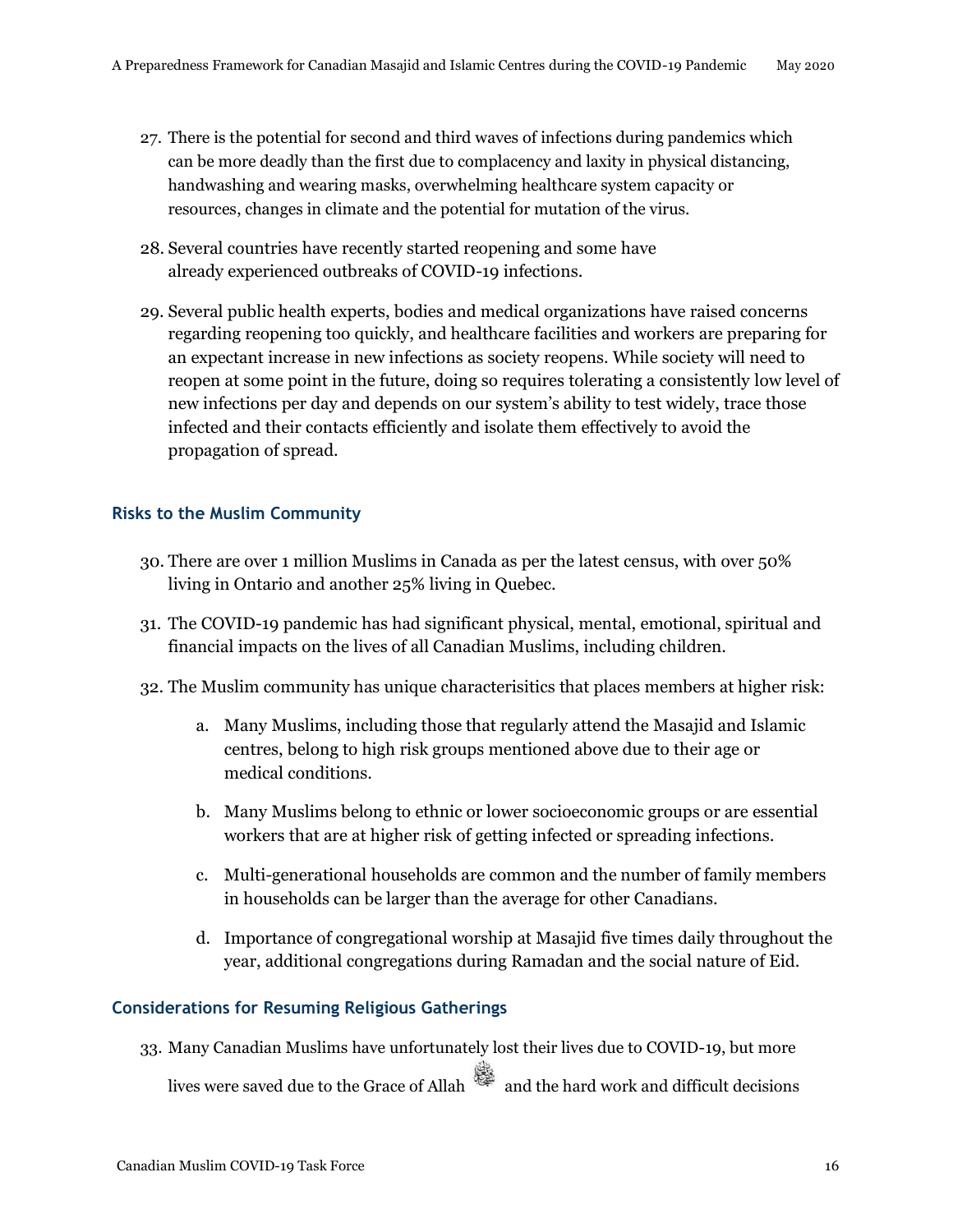by our Masajid and community leaders. Our actions moving forward should continue to prioritize the protection of our community members and not throw those efforts to waste.

- 34. Our fellow Canadians of faith have also observed important religious holidays including Easter, Passover and Vaisakhi last month, while their houses of worship have been closed.
- 35. The proposed modifications to prayer in congregation and how the Masajid operate may be a new normal that will stay with us for the foreseeable future. Although these measures are temporary accommodations given the circumstances, beneficial interventions and practices such as promoting hand hygiene, having hand sanitizers available and encouraging good respiratory etiquette should remain.
- 36. Provincial guidelines and recommendations are subject to frequent updates as both our knowledge of COVID-19 and the landscape changes. It is therefore the responsibility of both Muslim institutions (Masajid and Islamic centres) and general community members to remain continually informed and to modify their practices accordingly.
- 37. High-level guidelines for houses of worship have been released by some provincial governments and public health bodies. While these provide general guidance, they do not provide specific recommendations for Masajid or Islamic centres. These provincial recommendations are the absolute minimum precautions that must be followed by law, and additional recommendations and guidance by each faith group, such as those provided by this framework, are encouraged and should be followed in order to protect the health and lives of congregants and all Canadians. Houses of worship that are unable to implement or enforce the minimal recommendations are not allowed to reopen and will be held accountable, should it be required.
- 38. While the principles of infection control may be similar between all Masajid and Islamic centres, as Muslims and their institutions are not a homogenous group across Canada, there may be subtle differences and nuances that are specific and subject to adaptation depending on the local context. These factors may include differences in building capacity, congregation size and membership, resources, geographic location and capacity to practically implement and enforce measures effectively.
- 39. Masajid and Islamic Centres need time, resources, guidance and training to ensure they are prepared to accommodate congregants with safeguards in place before they reopen to ensure consistency, avoid confusion and to allow for adequate education of the community regarding any changes.
- 40. Provincial guidelines may set an arbitrary upper limit on the size of gatherings (religious or otherwise), which may be adjusted over time. While this upper limit cannot be exceeded under any circumstances and includes the Imam, Masjid employees and volunteers as well as congregants, smaller Masajid may not be able to accommodate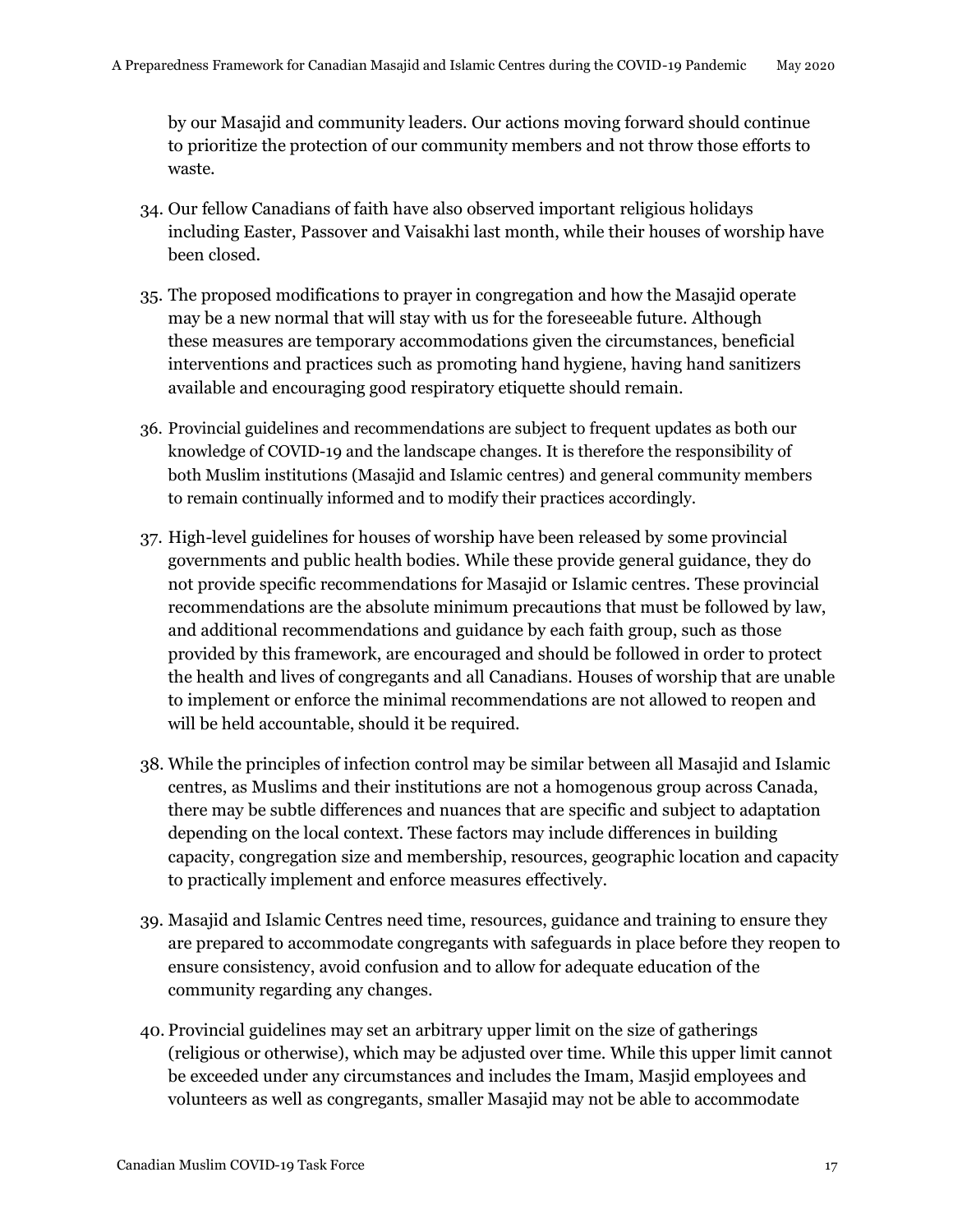higher numbers whilst still maintaining physical distancing adequately. For example, accommodating 50 persons that are 2 metres apart in a 5 x 10 formation requires a minimum surface area of 144 square metres. As such, Masajid should only accommodate the maximum number of congregants that their capacity safely allows, up to the provincial maximum limit.

- 41. The recommendations to encourage home-based worship will stay for the foreseeable future. One's 'bubble' is defined as the number of household contacts who may become infected if one person in that house gets COVID-19, given that these individuals are mostly spending time only with each other. So, a family of five that lives in a house is considered a bubble of size 5. When restrictions are loosened and individuals have greater contact with multiple individuals outside of their household bubble, such as at work, in social settings or at places of worship, the bubble size increases. This is because an infected person now has the potential to spread the virus to any persons in either of these settings, and subsequently to their household and other contacts as well. It is therefore conceivable that prayer in congregation for even 10 persons from different households, several times a day, is actually a much larger bubble of potentially hundreds of people that may be placed at risk.
- 42. Religious gatherings in both Muslim and non-Muslim settings around the world have contributed towards the spread of COVID-19. While there has yet to be a significant outbreak amongst a Canadian Masjid or Islamic centre, and *Inshallah* (God Willing) may there never be one, this has the potential for placing the health and lives of other Muslims, their households and other Canadians at risk. Further, even if all the legally mandated recommendations are followed and an outbreak still emerges, as an already scrutinized community and given the socio-religious climate of Islamophobia, Muslims and their institutions are likely to experience significant disrepute, backlash and discrimination.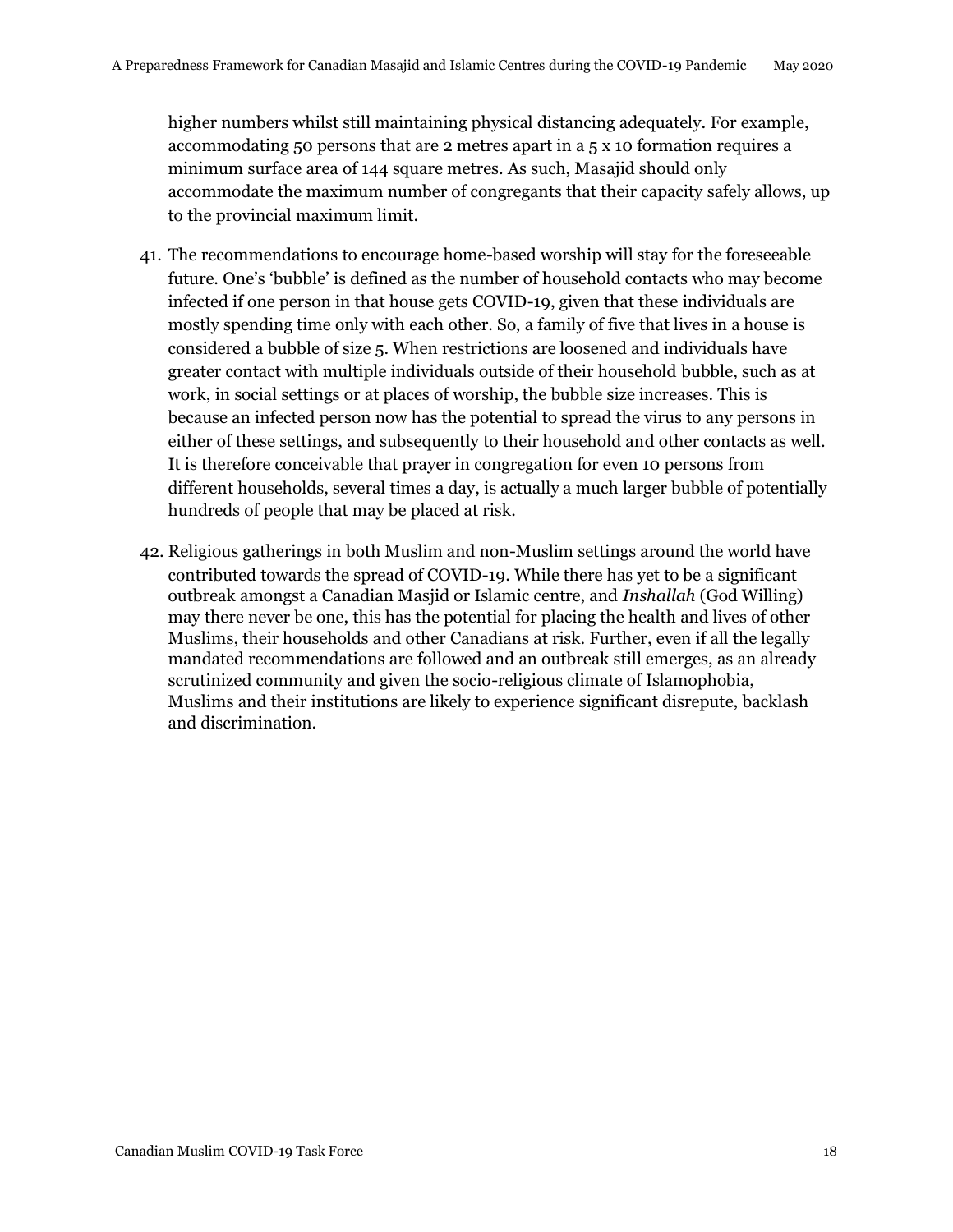#### <span id="page-18-0"></span>**CONSIDERATIONS FOR EXTENDED PRIVATE OR HOME-BASED RELIGIOUS GATHERING**

Provinces may also increase the size of social gatherings. The risk associated with small groups of individuals is lower than mass or congregational gathering. However, when these meetings happen often (ie: more than once daily) or involve mixing of different people, the risk of COVID-19 spread increases dramatically.

# **The Task Force maintains its recommendation to avoid non-essential gatherings, even for religious purposes**.

The following are thus not recommendations to encourage such gatherings, but rather to help individuals consider ways to mitigate the risk and reduce harm of private religious gatherings that do not conflict with provincial restrictions, since many Muslims may not be able to temporarily attend worship services at Masajid during the pandemic, even when Masajid open. While transmission of the virus is lower in outdoor than indoor gatherings, these guidelines are appropriate for both settings.

- 1. The total number of individuals gathering should not exceed provincial guidelines. Each member of the same household contributes to the total number.
- 2. Minimize the number of 'bubbles' and mixing of households. Two individuals from one household meeting with three individuals from another household would be associated with less risk, than five individuals from five different households meeting for a congregational prayer.
- 3. A greater distance is recommended if participants will be speaking loudly. The prayer space should be large enough to allow each participant to have more than 2 metres between members from different households, in all directions. These spaces should be clearly marked out in advance.
- 4. Anyone leading prayers should be at the front of the group and should not be facing others.
- 5. Attendees should avoid facing each other if they are speaking or reciting Qur'an loudly.
- 6. All participants, if they are mixing from different households or 'bubbles', should wear masks for the duration of the gathering.
- 7. Individually packaged food may be distributed bearing in mind infection control practices. There should be no open or sharing of food, as this increases the risk of transmission.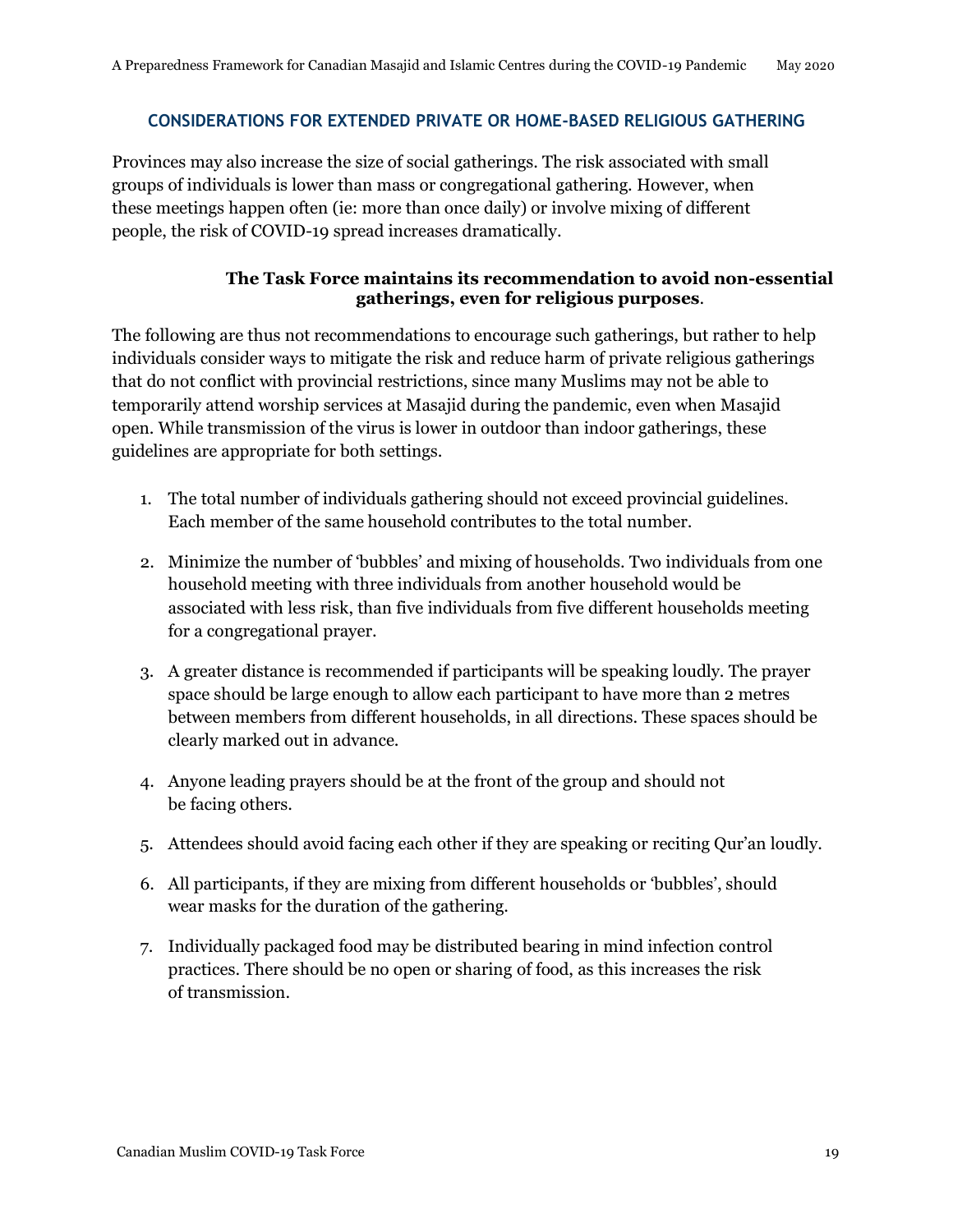- 8. Prayer areas should have a separate entrance and exit so that participants do not pass by each other within 2 metres. Alternatively, entrance and exit procedures and timing should be arranged so those entering and exiting are strictly separated.
- 9. Ensure equitable approaches to accessibility to keep all participants as safe as possible.
- 10. All participants should wash their hands with soap and water, or use hand sanitizer upon entrance and exit.
- 11. All high touch surfaces should be cleaned before and after the prayer or gathering. These surfaces include door handles, religious objects, chair armrests or tables as appropriate.
- 12. Prayer mats, prayer beads and Qur'ans should not be shared. They can be temporarily safely stowed away to facilitate this.
- 13. Anyone who is experiencing symptoms compatible with COVID-19 or who has had unprotected exposure to someone with COVID-19 within the last 14 days may not attend. Members of their household should be quarantined as well.
- 14. Children of any age who cannot strictly follow this guidance should not participate in these groups. Children who have reached the age of majority in their respective religions but cannot adhere to guidelines should not participate.
- 15. Individuals with high risk household members should carefully consider the risk of their attendance to vulnerable members of their household.
- 16. For religious groups that gather many times per day, or several times per week for prayers, study or meals, the same people should attend each prayer group or meal each day. These prayer, study or meal groups should not change or mix.
- 17. A record of all attendees, along with dates and times of all meetings, should be kept by the safety officer or designated individual in order to facilitate contact tracing, should this become necessary. The safety officer or designated individual should also screen congregants for eligibility to attend prior to the gathering.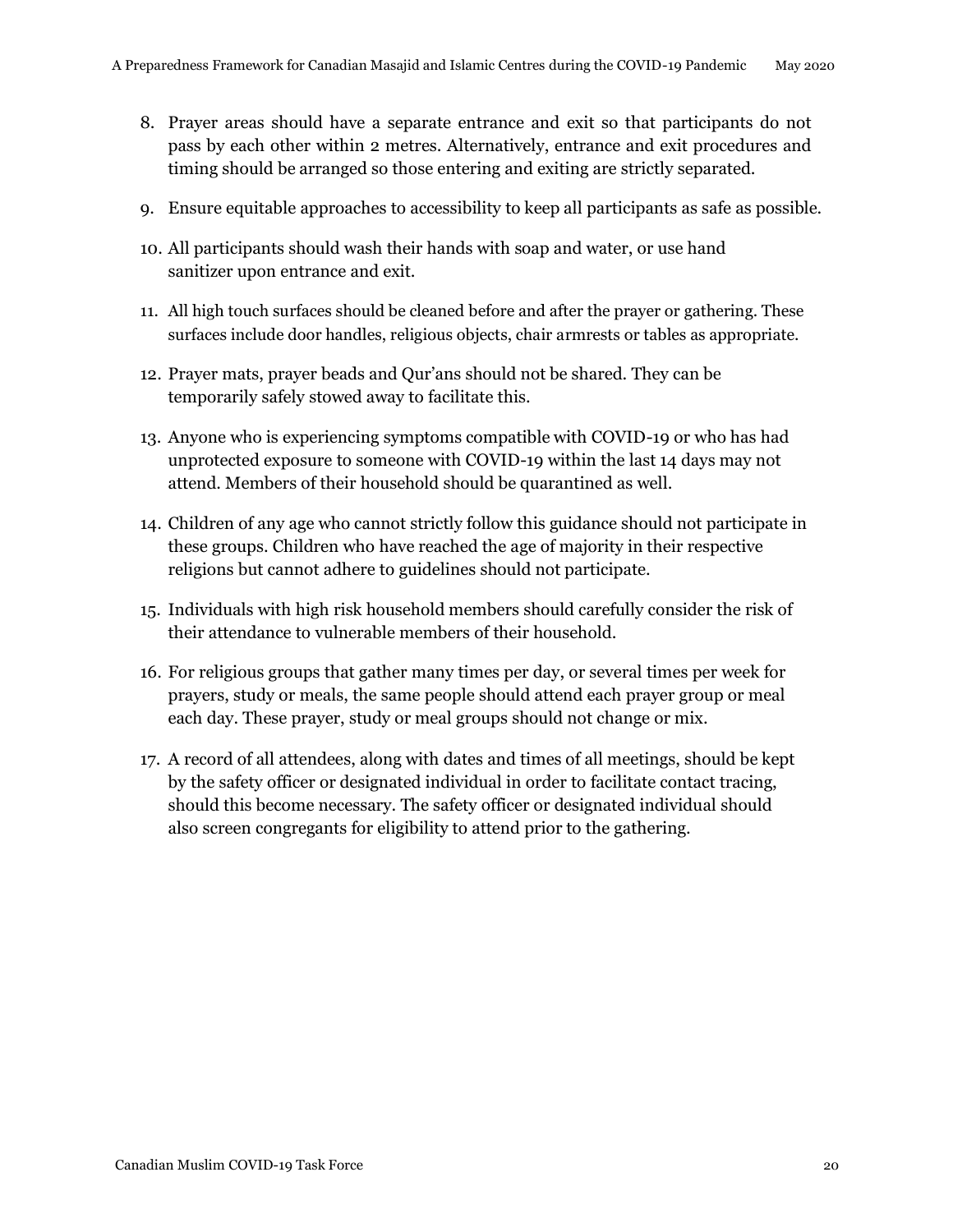# <span id="page-20-0"></span>**Tasks Assigned to Date Notes Completed Develop a Plan** Develop a detailed reopening plan with review and feedback from Imam, Masjid leadership and local public health experts. (see template on the next page) Develop a plan for a lottery or other system by which worshippers shall be allowed to register in a safe and equitable manner. Secure human and financial resources, and develop the educational messages, to enable a safe and limited re-opening Design and post signs and placards regarding the phased opening conditions and guidelines. **Preparing the** Procure hand sanitizers and **Space** setup hand sanitizing stations at entrances and exits Check functioning and hygiene of in-house water systems and ventilation systems. Close public *Wudhu*areas Procure carpet and multi-surface cleaning disinfectants Procure extra masks and prayer mats for staff and congregants Mark prayer spots with sufficient spacing, with at least 2 metres between each worshipper **Preparing Staff** Establish a designated cleaning and disinfection team with required training, protocols and

# **MASJID PREPAREDNESS CHECKLIST**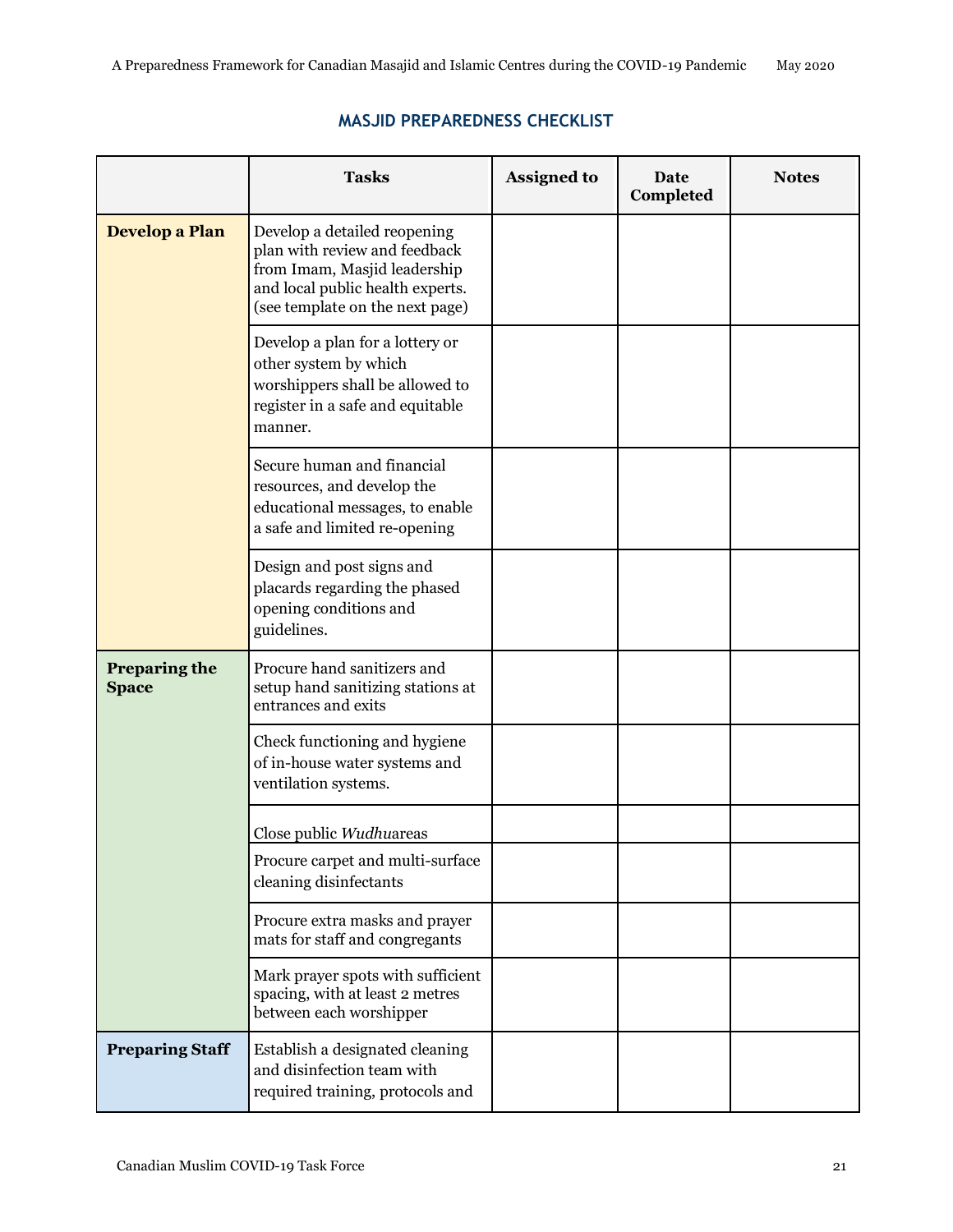|                                    | cleaning logs.                                                                                                                                                                                                                                                    |  |  |
|------------------------------------|-------------------------------------------------------------------------------------------------------------------------------------------------------------------------------------------------------------------------------------------------------------------|--|--|
|                                    | Educate all Masajid leadership,<br>employees and volunteers on the<br>importance of disinfection<br>practices, hand hygiene, physical<br>distancing and respiratory<br>etiquette at all times.                                                                    |  |  |
|                                    | Assign a safety officer (and a<br>backup) with responsibilities as<br>outlined above, and establish<br>roster of Masjid attendees                                                                                                                                 |  |  |
|                                    | Train registration team to screen<br>for COVID-19 symptoms, other<br>ineligibility criteria (as outlined<br>above), ensuring worshippers<br>observe physical distancing,<br>sanitize, have masks, have<br>Wudhuand bring their own<br>prayer mat at the entrance. |  |  |
| <b>Informing the</b><br>Community  | Inform and educate the<br>community of advance<br>registration, screening<br>procedures at the entrance and<br>other protocols in place via<br>website, social media, email<br>listserv and answering machine<br>recording.                                       |  |  |
|                                    | Continue providing virtual<br>spiritual programming.                                                                                                                                                                                                              |  |  |
| <b>Implementation</b><br>(ongoing) | Review and monitor for<br>compliance, enforceability,<br>barriers to implementation and<br>challenges faced.                                                                                                                                                      |  |  |
|                                    | Daily checklist of tasks,<br>including material needs and<br>infection control practices.                                                                                                                                                                         |  |  |
|                                    | Oversee the health of staff,<br>volunteers and worshippers                                                                                                                                                                                                        |  |  |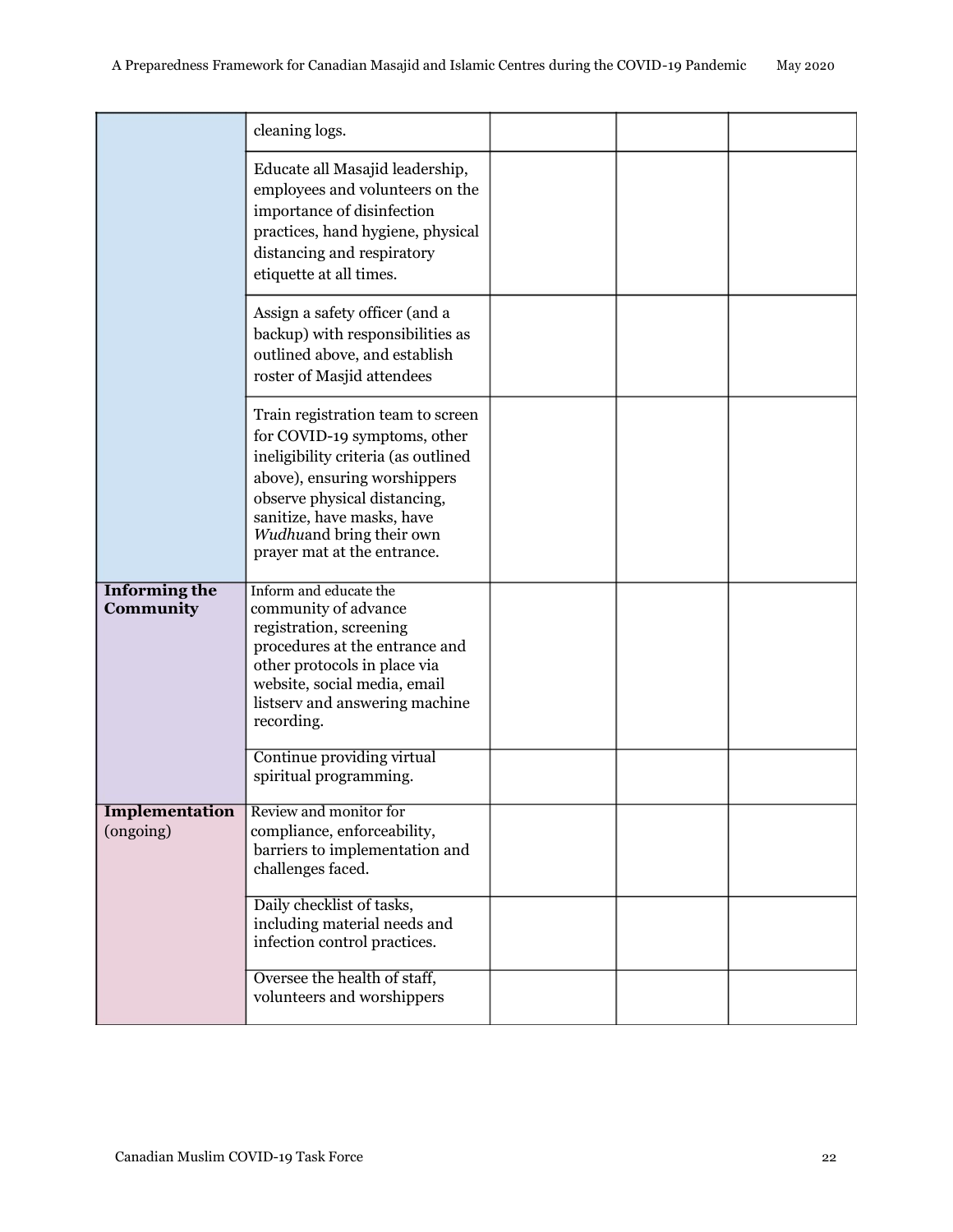# **PREPAREDNESS PLANNING TEMPLATE**

<span id="page-22-0"></span>Consider sharing this transparent plan (contract) publicly with members of your congregation.

| <b>Registration and Screening</b>                                                                                                                                                                                                                                                                               |
|-----------------------------------------------------------------------------------------------------------------------------------------------------------------------------------------------------------------------------------------------------------------------------------------------------------------|
| What are your criteria for who will be allowed to attend services? How will you maintain a record of participants and<br>how will the data be managed? How will you ensure equity and access to spiritual programming for those who are<br>restricted from attending?                                           |
| How will you monitor staff and worshippers for symptoms? Have you educated your staff to do self-monitoring of<br>symptoms?                                                                                                                                                                                     |
| Have you identified a space where staff members or worshippers can be separated from others if they develop<br>symptoms while at the Masjid?                                                                                                                                                                    |
| Have you considered absenteeism policies to enable staff members to stay home when ill, in quarantine (self-isolation), or if<br>they are taking care of children or someone who is ill? Are you maintaining a log of staff attendance? What is your<br>response plan for staff who come to work with symptoms? |
| <b>Distancing Measures</b>                                                                                                                                                                                                                                                                                      |
| How will you ensure people maintain 2 metres between each other?                                                                                                                                                                                                                                                |

*Do you need to maintain directional traffic flow? Are there areas of concern, e.g. drop off and pick up area*

*Have you considered installing physical barriers (e.g., Plexiglas window) to reduce exposure when 2-metre distancing is hard to maintain or insufficient, for example between khateeb and congregation if a sermon will be delivered?*